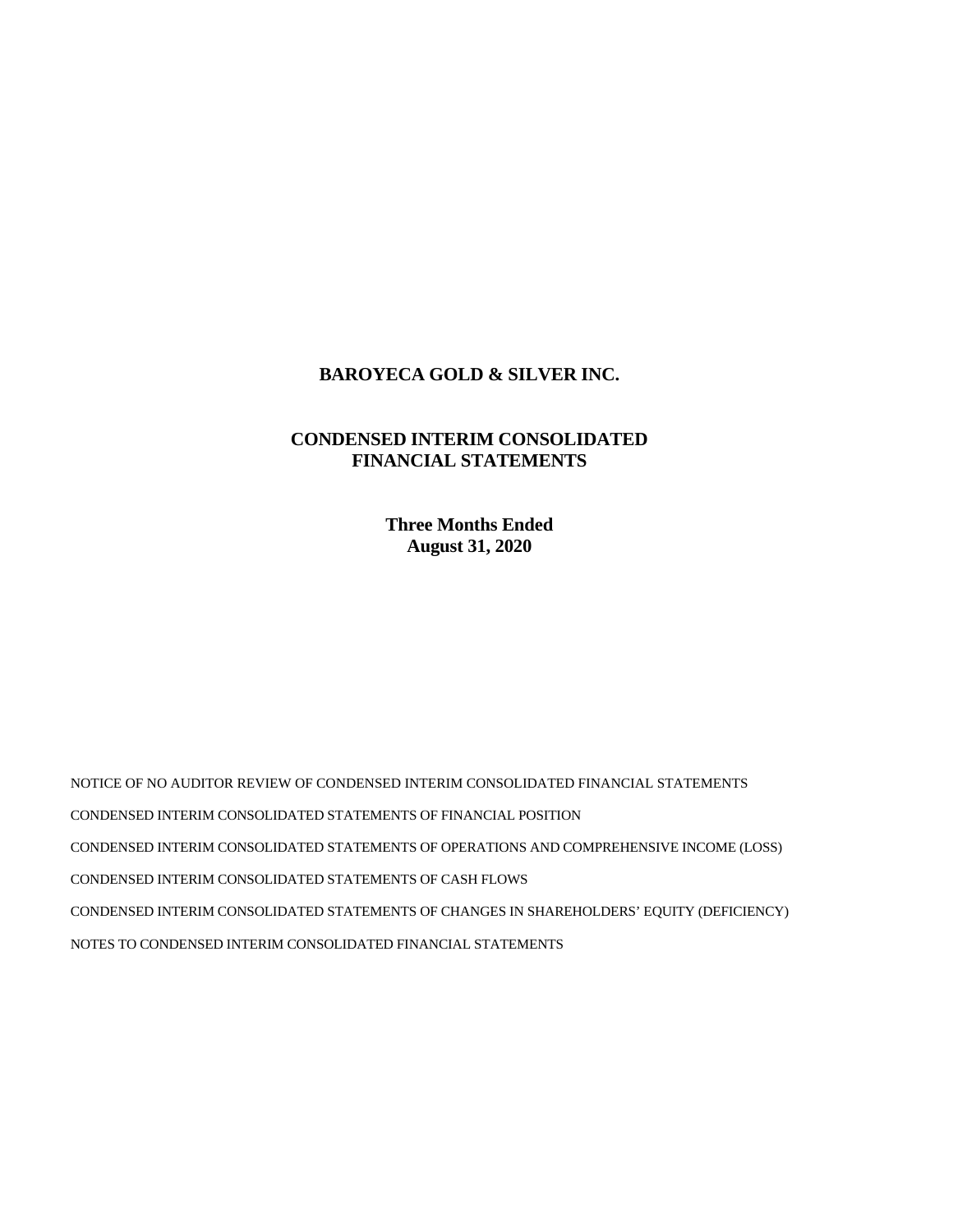# **BAROYECA GOLD & SILVER INC. August 31, 2020**

## NOTICE OF NO AUDITOR REVIEW OF CONDENSED INTERIM CONSOLIDATED FINANCIAL STATEMENTS

Under National Instrument 51-102, Part 4, subsection 4.3(3) (a), if an auditor has not performed a review of the condensed interim consolidated financial statements, they must be accompanied by a notice indicating that the financial statements have not been reviewed by an auditor.

The Company's independent auditor has not performed a review of these financial statements in accordance with standards established by the Canadian Institute of Chartered Accountants for a review of interim financial statements by an entity's auditor.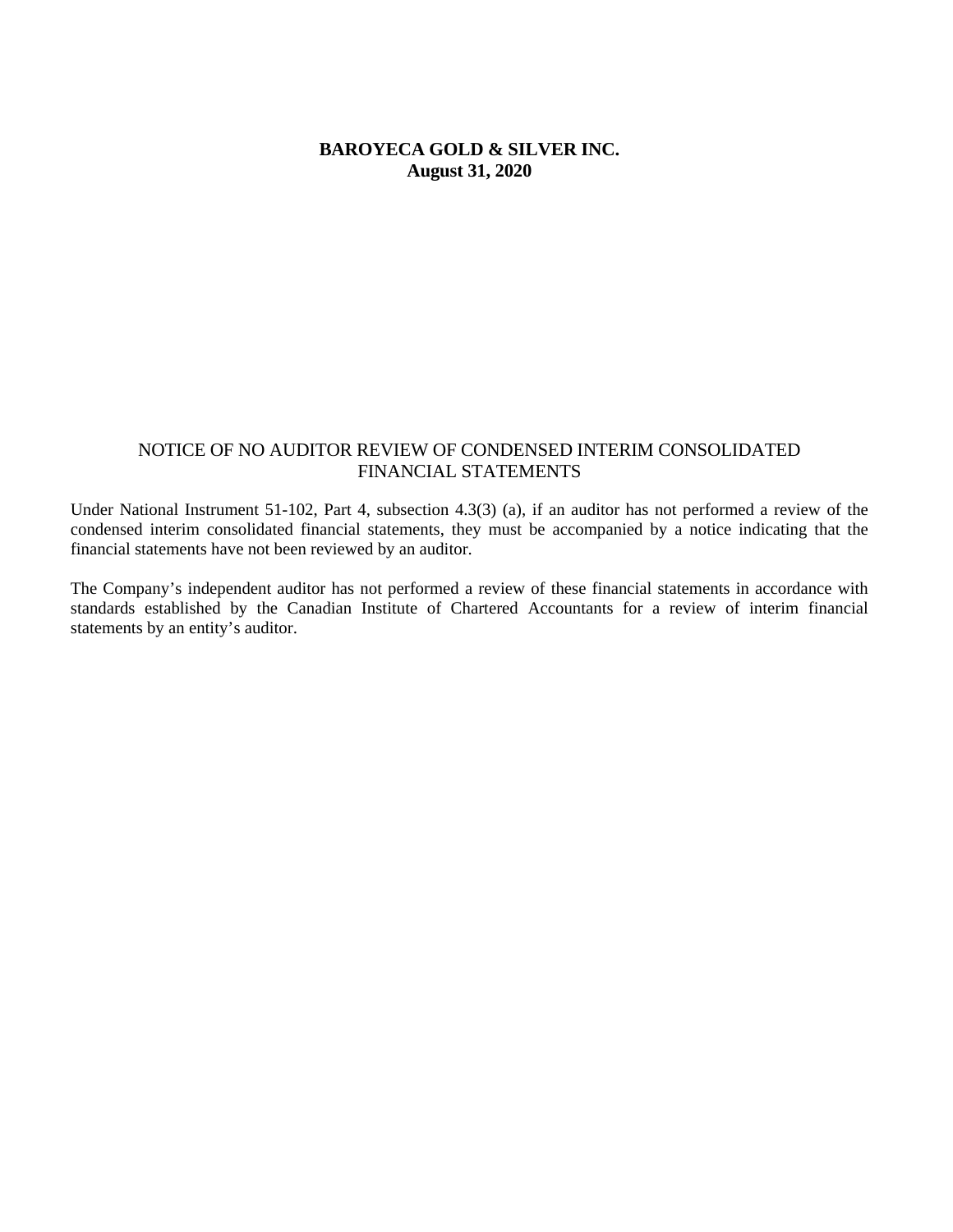# **BAROYECA GOLD & SILVER INC. CONDENSED INTERIM CONSOLIDATED STATEMENTS OF FINANCIAL POSITION**

(Expressed in Canadian dollars) (Unaudited – See Notice)

|                                                         | August 31,<br>2020 |        | May 31,<br>2020 |
|---------------------------------------------------------|--------------------|--------|-----------------|
| <b>ASSETS</b>                                           |                    |        |                 |
| <b>CURRENT</b>                                          |                    |        |                 |
| Cash                                                    | \$<br>68,766       | \$     | 5,137           |
| Marketable securities                                   | 232,000            |        | 120,000         |
| Amounts receivable                                      | 53                 |        | 53              |
| Prepaid expenses                                        | 4,667              |        | 3,749           |
| Investments to be disposed                              | 2                  |        | 2               |
|                                                         | 305,488            |        | 128,941         |
| <b>Exploration</b> advances                             | 241                |        | 241             |
| Exploration and evaluation assets – Note 4 and 16       | 49,210             |        |                 |
|                                                         | \$<br>354,939      | $\$\,$ | 129,182         |
| <b>LIABILITIES</b>                                      |                    |        |                 |
| <b>CURRENT</b>                                          |                    |        |                 |
| Accounts payable and accrued liabilities – Note 6 and 7 | \$<br>842,822      | \$     | 799,016         |
| Advance payable - Note 13                               | 20,000             |        | 20,000          |
|                                                         | 862,822            |        | 819,016         |
| SHAREHOLDERS' EQUITY (DEFICIENCY)                       |                    |        |                 |
| Capital Stock - Note 5                                  | 4,849,373          |        | 4,749,373       |
| Agent options - Note 5                                  | 100,629            |        | 100,629         |
| Reserves                                                | 683,742            |        | 683,742         |
| Subscriptions received in advance                       | 28,875             |        | 5,000           |
| Deficit                                                 | (6,170,504)        |        | (6,228,578)     |
| Accumulated other comprehensive income                  | 2                  |        |                 |
|                                                         | (507, 883)         |        | (689, 834)      |
|                                                         | \$<br>354,937      | \$     | 129,182         |

#### **NATURE AND CONTINUANCE OF OPERATIONS** *(Note 1)*

## **Approved on behalf of the Board:**

*"Richard Wilson" "Douglas Eacrett"* 

Richard Wilson – Director Douglas Eacrett – Director

The accompanying notes are an integral part of these condensed consolidated financial statements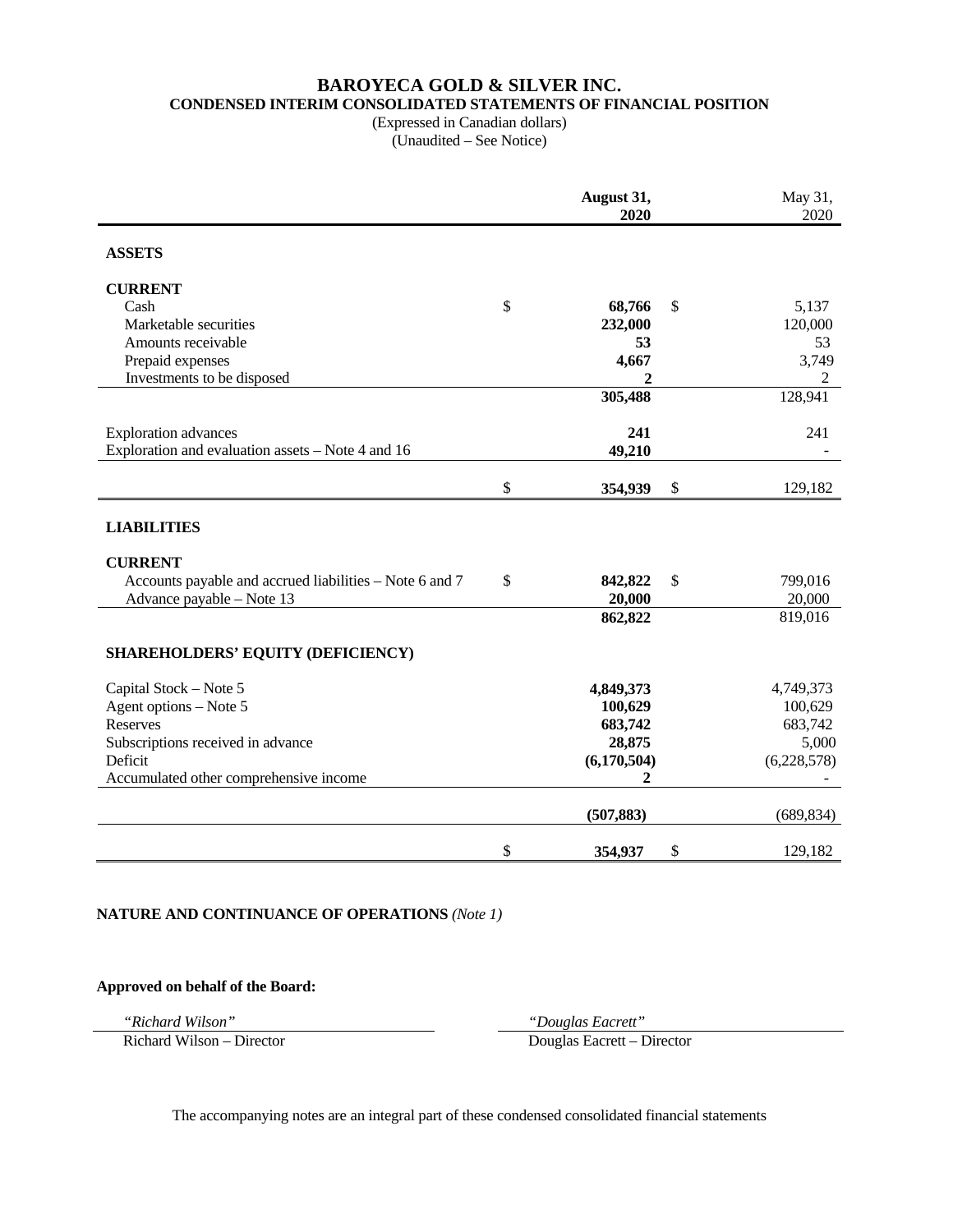#### **BAROYECA GOLD & SILVER INC. CONDENSED INTERIM CONSOLIDATED STATEMENTS OF OPERATIONS AND COMPREHENSIVE INCOME (LOSS)**

|                                                                                                  | <b>Three Months</b><br><b>Ended</b><br>August 31,<br>2020 |    | <b>Three Months</b><br>Ended<br>August 31,<br>2019 |
|--------------------------------------------------------------------------------------------------|-----------------------------------------------------------|----|----------------------------------------------------|
| <b>EXPENSES</b>                                                                                  |                                                           |    |                                                    |
| <b>Bank</b> charges                                                                              | \$<br>49                                                  | -S | 18                                                 |
| Management fees - Note 6                                                                         | 15,000                                                    |    | 15,000                                             |
| Office and miscellaneous                                                                         | 1,574                                                     |    | 1,028                                              |
| Professional fees                                                                                | 35,250                                                    |    | 6,925                                              |
| Transfer agent and filing fees                                                                   | 2,053                                                     |    | 4,259                                              |
| <b>NET LOSS BEFORE OTHER INCOME</b><br>Unrealized gain (loss) on marketable securities – Note 16 | (53, 926)<br>112,000                                      |    | (27,230)                                           |
| NET INCOME (LOSS) FOR THE PERIOD FROM CONTINUED<br><b>OPERATION</b>                              | 58,074                                                    |    | (27,230)                                           |
| <b>COMPREHENSIVE GAIN (LOSS) FROM DISCONTINUED</b><br><b>OPERATION FOR THE PERIOD</b>            |                                                           |    | (28,588)                                           |
| <b>COMPREHENSIVE INCOME (LOSS) FOR THE PERIOD</b>                                                | 58,074                                                    |    | (55, 818)                                          |
| <b>INCOME (LOSS) PER SHARE</b>                                                                   |                                                           |    |                                                    |
| Basic and diluted                                                                                | \$<br>0.01                                                | \$ | (0.01)                                             |
| <b>WEIGHTED AVERAGE NUMBER OF</b><br><b>SHARES OUTSTANDING</b>                                   | 5,475,624                                                 |    | 4,913,213                                          |

The accompanying notes are an integral part of these condensed consolidated financial statements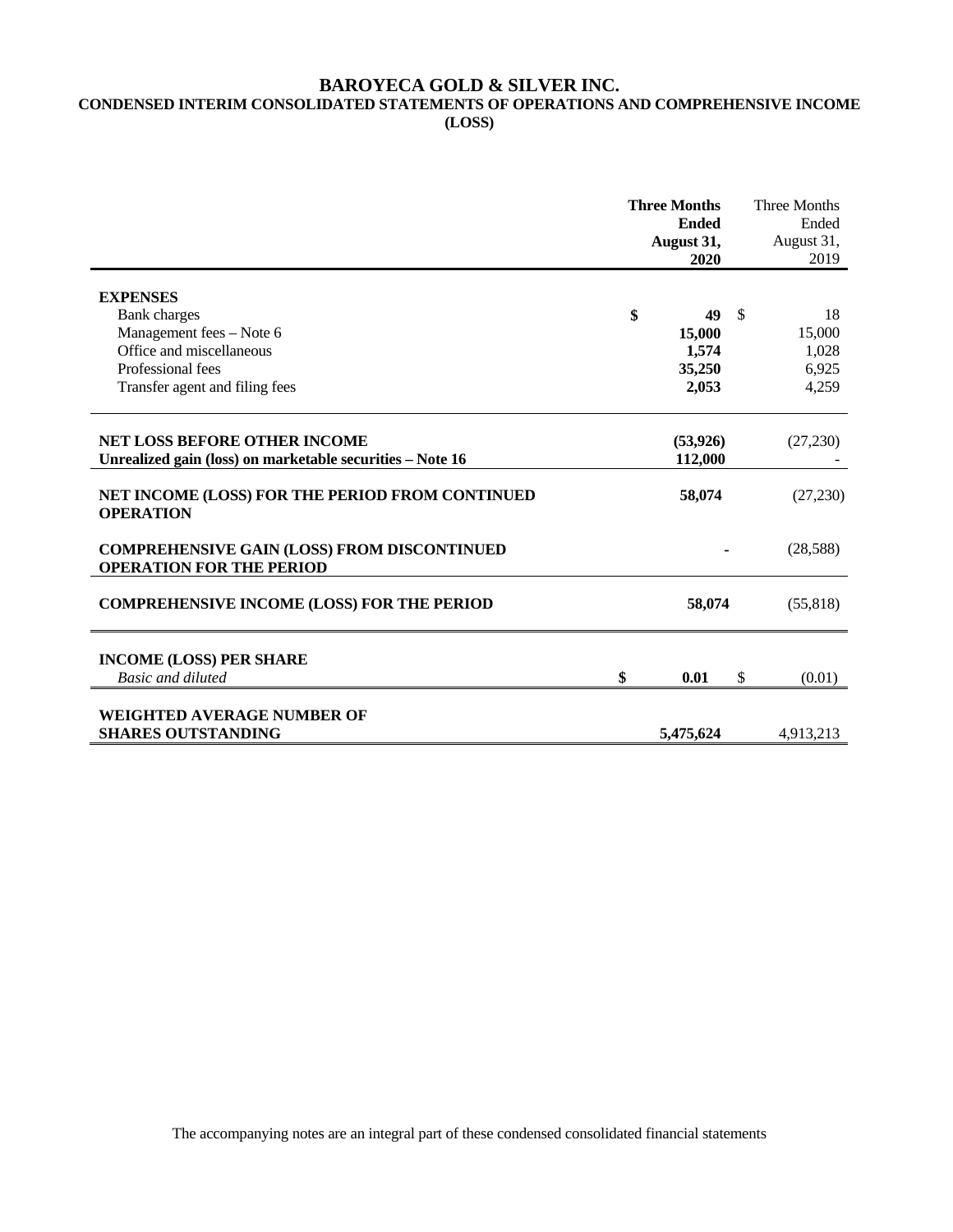# **BAROYECA GOLD & SILVER INC.**

**CONDENSED INTERIM CONSOLIDATED STATEMENTS OF CASH FLOWS** 

(Expressed in Canadian dollars) (Unaudited – See Notice)

|                                                                 | <b>Three Months</b><br><b>Ended</b><br>August 31,<br>2020 | Three Months<br>Ended<br>August 31,<br>2019 |
|-----------------------------------------------------------------|-----------------------------------------------------------|---------------------------------------------|
| <b>CASH FLOWS PROVIDED BY (USED FOR):</b>                       |                                                           |                                             |
| <b>OPERATING ACTIVITIES</b>                                     |                                                           |                                             |
| Gain (Loss) for the period                                      | \$<br>58,074 \$                                           | (27,230)                                    |
| Adjusted for:                                                   |                                                           |                                             |
| Unrealized (gain) loss on marketable securities                 | (112,000)                                                 |                                             |
| Net changes in non-cash working capital items:                  |                                                           |                                             |
| Decrease (increase) in amounts receivable                       | (918)                                                     | (44)                                        |
| Increase (decrease) in accounts payable and accrued liabilities | 5,558                                                     | 4,923                                       |
| Increase in due to related parties                              | 38,250                                                    | 17,925                                      |
| Cash provided by (used in) discontinue operations               |                                                           | 6,811                                       |
|                                                                 | (11, 036)                                                 | 2,385                                       |
| <b>INVESTING ACTIVITIES</b>                                     |                                                           |                                             |
| Cash provided by discontinued operations                        |                                                           | (6,746)                                     |
| Deferred exploration cost                                       | (49,210)                                                  |                                             |
|                                                                 | (49,210)                                                  | (6,746)                                     |
| <b>FINANCING ACTIVITIES</b>                                     |                                                           |                                             |
| Shares issued for cash, net of cost                             | 100,000                                                   |                                             |
| Subscription received in advance                                | 23,875                                                    |                                             |
|                                                                 | 123,875                                                   |                                             |
| <b>EFFECT OF FOREIGN EXCHANGE RATE</b>                          |                                                           | (70)                                        |
| <b>INCREASE (DECREASE) IN CASH</b>                              | 63,629                                                    | (4, 431)                                    |
| <b>CASH, BEGINNING OF PERIOD</b>                                | 5,137                                                     | 16,120                                      |
| <b>CASH, END OF PERIOD</b>                                      | \$<br>68,766<br>\$                                        | 11,689                                      |

For supplemental disclosure with respect to cash flows, see Note 10.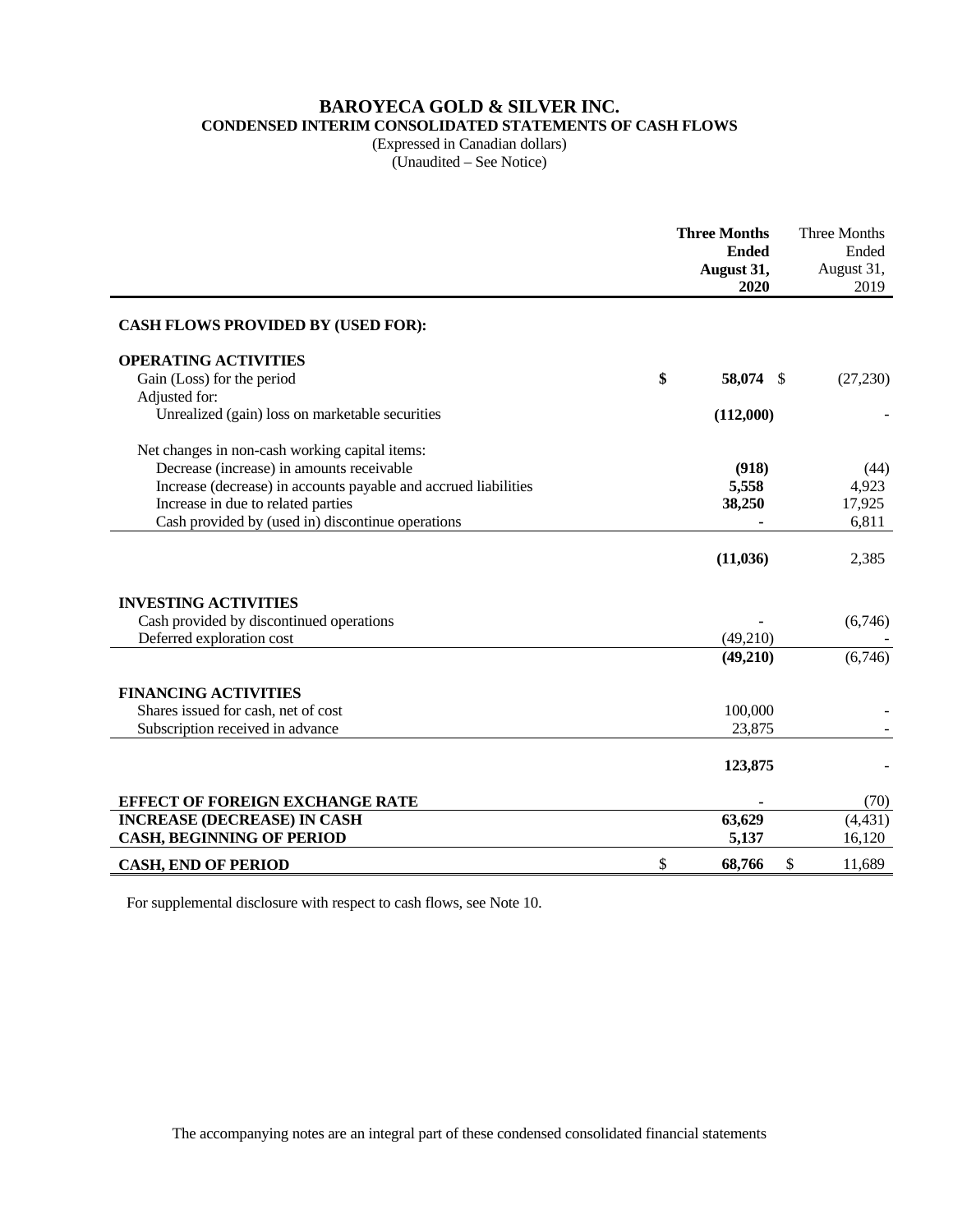# **BAROYECA GOLD & SILVER INC. CONDENSED INTERIM CONSOLIDATED STATEMENTS OF CHANGES IN SHAREHOLDERS' EQUITY (DEFICIENCY)**

(Expressed in Canadian Dollars)

(Unaudited – See Notice)

|                                                               |                            | Capital Stock |                          |                                        |    |                                                          |               |                          |    |                              |        |                                                        |    |                                               |
|---------------------------------------------------------------|----------------------------|---------------|--------------------------|----------------------------------------|----|----------------------------------------------------------|---------------|--------------------------|----|------------------------------|--------|--------------------------------------------------------|----|-----------------------------------------------|
|                                                               | Number of<br><b>Shares</b> |               | Amount                   | Subscription<br>Received in<br>advance |    | <b>Agent Options</b>                                     |               | Reserves                 |    | Deficit                      |        | Accumulated<br>Other<br>Comprehensive<br><i>Income</i> |    | Total<br>Shareholders' Equity<br>(Deficiency) |
| <b>Balance, May 31, 2020</b><br><b>Addition in the period</b> | 5,376,994<br>2,000,000     | \$            | 4,749,373<br>100,000     | 5,000<br>23,875                        | \$ | 100,629                                                  | \$            | 683,742                  |    | (6,228,578)                  | -S     | $\overline{\phantom{a}}$                               |    | (689, 834)<br>\$<br>123,875                   |
| Net Loss for the period<br>Translation adjustment             | $\overline{\phantom{0}}$   |               | $\overline{\phantom{a}}$ |                                        |    | $\overline{\phantom{a}}$<br>$\qquad \qquad \blacksquare$ |               | $\overline{\phantom{0}}$ |    | 58,074                       |        | 2                                                      |    | 58,074                                        |
| Balance, August 31, 2020                                      | 7,376,994                  | \$            | 4,849,373                | 28,875                                 | \$ | 100,629                                                  | <sup>\$</sup> | 683,742                  |    | \$ (6,170,504)               | \$     | $\boldsymbol{2}$                                       |    | \$<br>(507, 883)                              |
| <b>Balance, May 31, 2019</b><br><b>Addition in the year</b>   | 5,376,994                  | \$            | 4,749,373                | $\sim$ $\sim$                          | S. | 100,629                                                  | \$            | 683,742                  |    | \$(7,993,562)                | - \$   | $(7,581)$ \$                                           |    | (2,467,399)                                   |
| Net loss for the period                                       |                            |               |                          |                                        |    |                                                          |               |                          |    | (55, 818)                    | $\sim$ |                                                        |    | (55, 818)                                     |
| <b>Translation adjustment</b>                                 | $\overline{\phantom{0}}$   |               | $\overline{\phantom{0}}$ |                                        |    | $\overline{\phantom{a}}$                                 |               | -                        |    | $\qquad \qquad \blacksquare$ |        | 806                                                    |    | 806                                           |
| Balance, August 31, 2019                                      | 5,376,994                  | $\mathbb{S}$  | 4,749,373                | $\overline{\phantom{a}}$               | \$ | 100,629                                                  | \$.           | 683,742                  | S. | (8,049,380)                  | -S     | (6,775)                                                | -S | (2,522,411)                                   |

The accompanying notes are an integral part of these condensed consolidated financial statements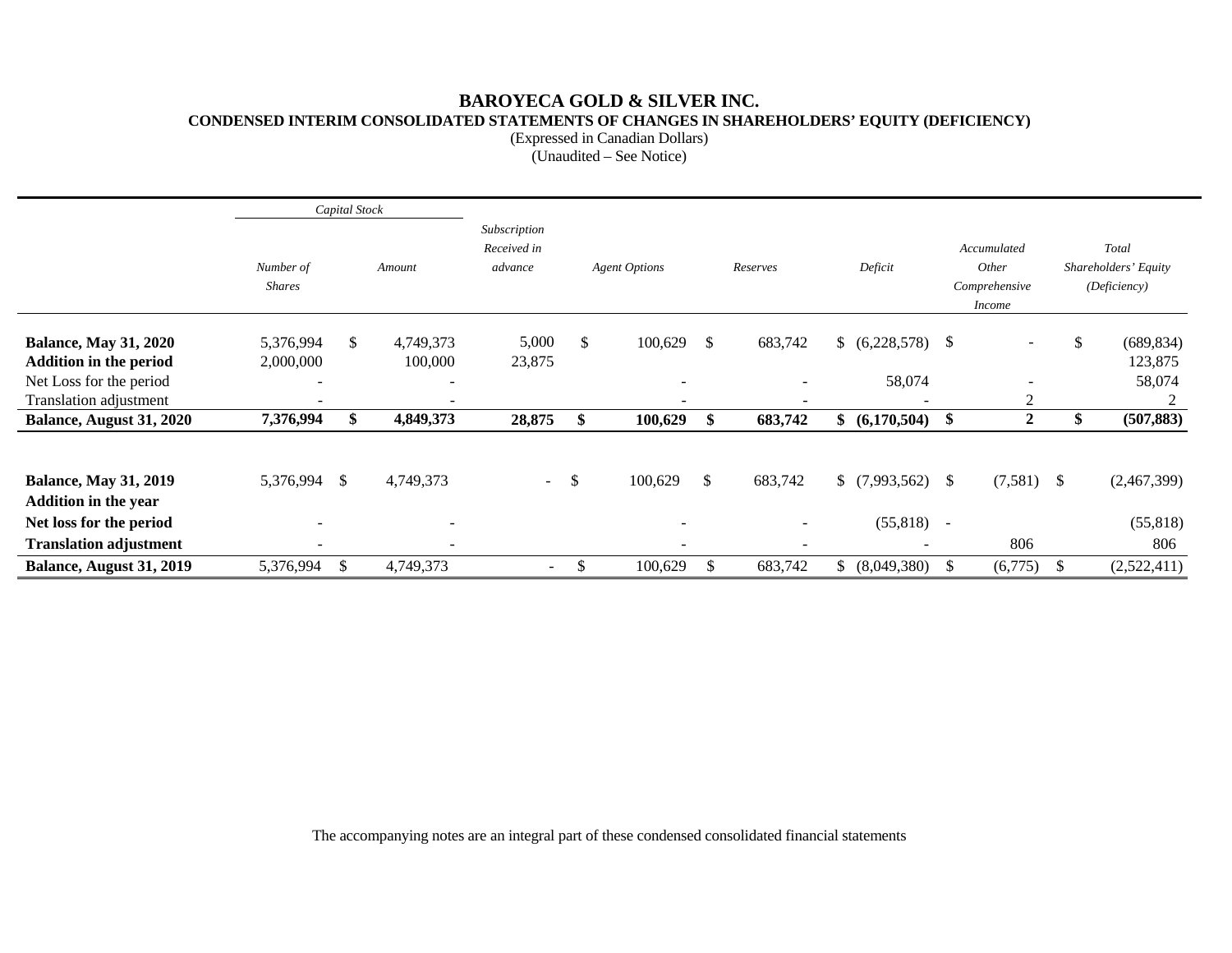(Expressed in Canadian dollars)

(Unaudited – See Notice)

## **NOTE 1 - NATURE AND CONTINUANCE OF OPERATIONS**

#### **General business description**

Baroyeca Gold & Silver Inc. (the "Company") was incorporated under the laws of British Columbia on February 17, 2006. The Company's registered office is located at Suite 1008 - 409 Granville Street, Vancouver, British Columbia. The Company's principal business activities include the acquisition and exploration of its exploration and evaluation assets. During the year ended May 31, 2008, the Company incorporated a wholly-owned subsidiary, Baroyeca Gold & Silver de Mexico, S.A. de C.V. under the laws of Mexico. In June 2011, the Company incorporated two new wholly-owned subsidiaries, Tombstone Gold & Silver Inc. and Tombstone Resources Inc., under the laws of Arizona.

The Company is in the process of exploring and evaluating its exploration and evaluation assets and has not yet determined whether the properties contain ore reserves that are economically recoverable. The recoverability of the amounts shown for exploration and evaluation assets are dependent upon the existence of economically recoverable reserves, the ability of the Company to obtain necessary financing to complete the development of those reserves and upon future profitable production.

These condensed interim consolidated financial statements have been prepared in accordance with International Financial Reporting Standards ("IFRS") assuming the Company will continue on a going-concern basis. The Company has incurred losses since inception and the ability of the Company to continue as a going-concern depends upon its ability to develop profitable operations and to continue to raise adequate financing. Management is actively targeting sources of additional financing which would assure continuation of the Company's operations and exploration and development programs. In order for the Company to meet its liabilities as they come due and to continue its operations, the Company is primarily dependent upon its ability to generate such financing.

There can be no assurance that the Company will be able to continue to raise funds in which case the Company may be unable to meet its obligations. Should the Company be unable to realize on its assets and discharge its liabilities in the normal course of business, the net realizable value of its assets may be materially less than the amounts recorded on the balance sheets. The financial statements do not include adjustments to amounts and classifications of assets and liabilities that might be necessary should the Company be unable to continue operations.

#### **Novel Coronavirus ("COVID-19")**

The Company's operations could be significant adversely affected by the effects of a widespread global outbreak of a contagious disease, including the recent outbreak of respiratory illness caused by COVID-19. The Company cannot accurately predict the impact COVID-19 will have on its operations and the ability of others to meet their obligations with the Company, including uncertainties relating to the ultimate geographic spread of the virus, the severity of the disease, the duration of the outbreak, and the length of travel and quarantine restrictions imposed by governments of affected countries. In addition a significant outbreak of contagious diseases in the human population could result in a widespread health crisis that could adversely affect the economies and financial markets of many countries, resulting in an economic downturn that could further affect the Company's operations and ability to finance its operations.

| Working capital deficiency | <b>August 31, 2020</b> |             |  | May 31,2020 |
|----------------------------|------------------------|-------------|--|-------------|
| Working capital            |                        | (557, 334)  |  | (690,075)   |
| Deficit                    |                        | (6.170.504) |  | (6,228,578) |

The condensed interim consolidated financial statements were authorized for issue by the Board of Directors on October 30 2020**.**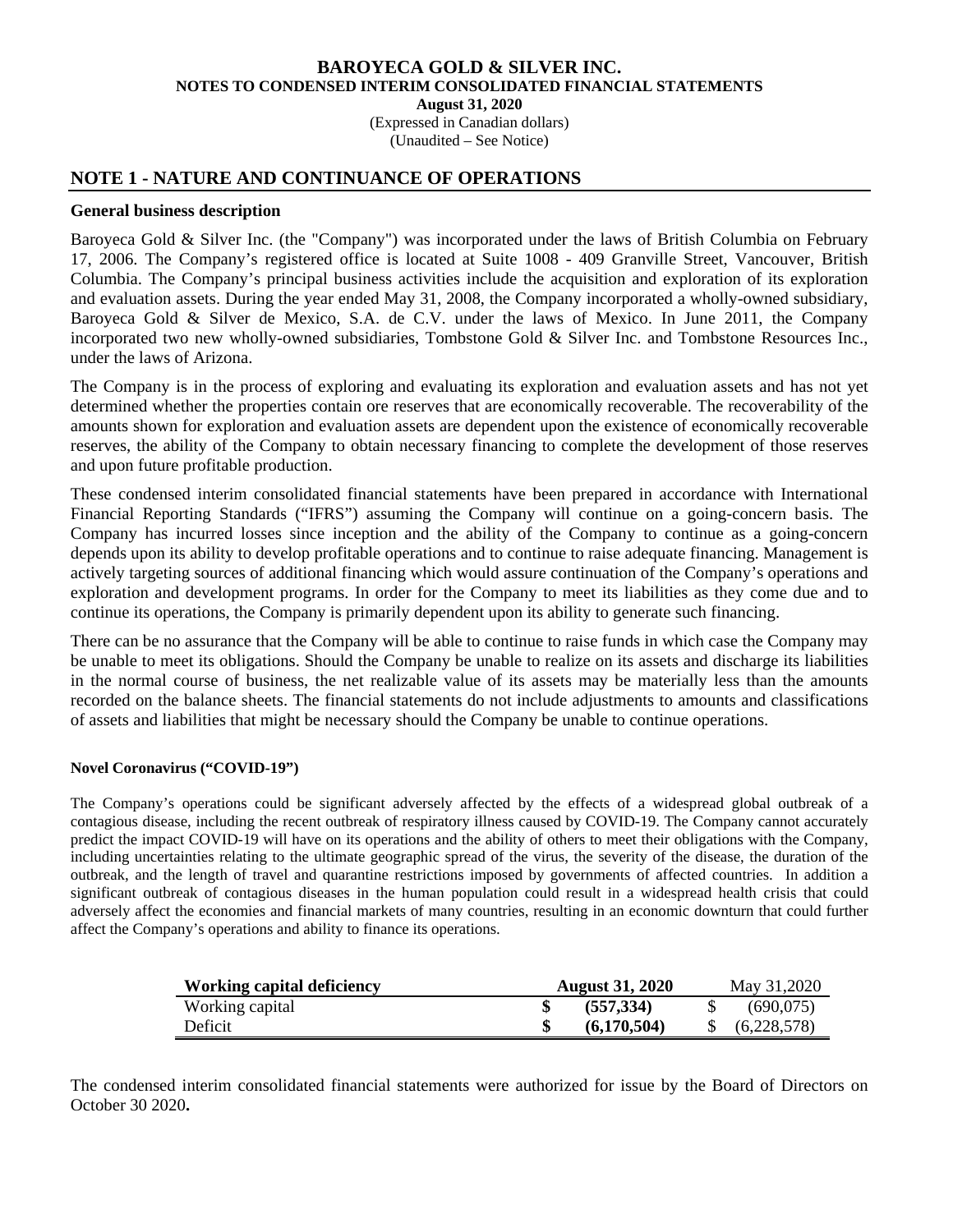**August 31, 2020** 

(Expressed in Canadian dollars)

(Unaudited – See Notice)

# **NOTE 2 – BASIS OF PREPARATION**

#### **Statement of Compliance and Conversion to IFRS**

These consolidated financial statements have been prepared in accordance with International Financial Reporting Standards ("IFRS), as issued by the International Accounting Standards Board ("IASB") and Interpretations of the IFRS Interpretations Committee ("IFRIC").

The consolidated financial statements have been prepared on the historical cost basis except for certain financial instruments, which are measured at fair value, as explained in the accounting policies set out in Note 3. In addition, these consolidated financial statements have been prepared using the accrual basis of accounting, except for certain cash flow information.

#### **Principles of Consolidation**

These consolidated financial statements include the accounts of the Company and its wholly-owned subsidiaries, Boroyeca Gold & Silver de Mexico, S.A. de C.V. (the "Mexican Subsidiary"). All inter-company transactions were eliminated upon consolidation.

The accounts for Tombstone Gold & Silver Inc. and Tombstone Resources Inc. (collectively the "US Subsidiaries") had been deconsolidated from the consolidated financial statements for its year ended May 31, 2020 as the Company had entered into agreements subsequent to the year end to dispose of these US Subsidiaries. The Company accounted for these investments as investment to be disposed of as of May 31, 2020 and August 31, 2020.

#### **Use of Estimates and Significant Accounting Judgements**

The preparation of consolidated financial statements in accordance with IFRS often requires management to make estimates about and apply assumptions or subjective judgment to future events and other matters that affect the reported amounts of the Company's assets, liabilities, expenses and related disclosures. Assumptions, estimates and judgments are based on historical experience, expectations, current trends and other factors that management believes to be relevant at the time at which the Company's consolidated financial statements are prepared.

Management reviews, on a regular basis, the Company's accounting policies, assumptions, estimates and judgments in order to ensure that the consolidated financial statements are presented fairly and in accordance with IFRS.

Critical accounting estimates and judgments are those that have a significant risk of causing material adjustment and are often applied to matters or outcomes that are inherently uncertain and subject to change. As such, management cautions that future events often vary from forecasts and expectations and that estimates routinely require adjustment.

Management considers the following areas to be those where critical accounting policies affect the significant judgments and estimates used in the preparation of the Company's consolidated financial statements.

## *Critical judgments in applying accounting policies*

The preparation of these consolidated financial statements requires management to make judgments regarding the going concern of the Company, as discussed in Note 1, as well as the determination of functional currency. The functional currency is the currency of the primary economic environment in which an entity operates. The functional currency of the Company and its Mexican Subsidiary has been determined to be the Canadian dollar. Effective June 1, 2013, the Company has determined that the functional currency of its US subsidiaries is the United States dollar. The Company has determined that the functional currency of its US Subsidiaries is the United States dollar.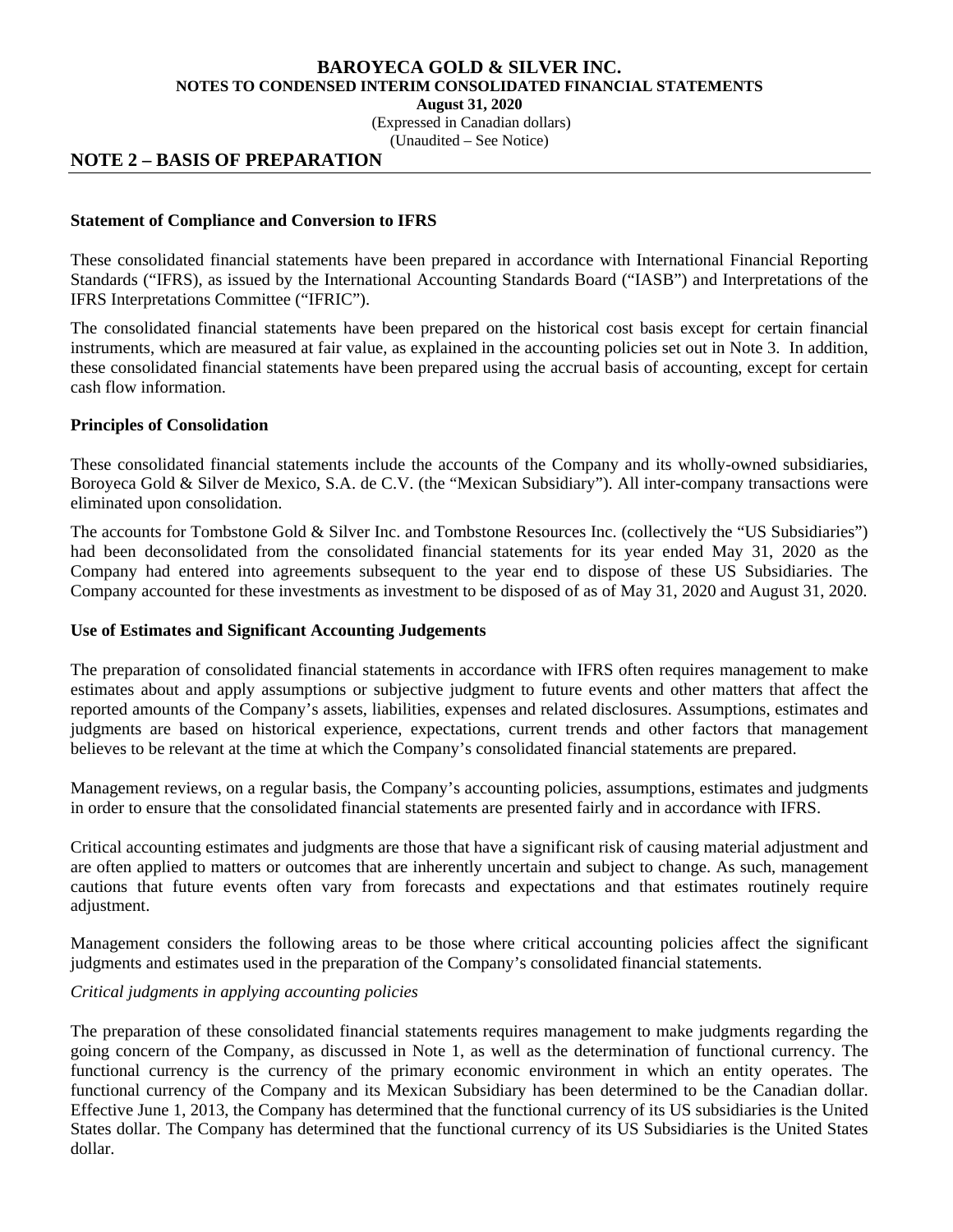(Expressed in Canadian dollars)

(Unaudited – See Notice)

# **NOTE 2 – BASIS OF PREPARATION – CONT'D**

#### *Operating lease commitments*

The Company has entered into two mining equipment leases for its mining properties. The Company has determined, based on an evaluation of the terms and conditions of the arrangements that the lease terms do not constitute a major part of the economic life of the leased equipment and the present value of the minimum lease payments do not amount to substantially all of the fair value of the equipment. Therefore, the Company did not acquire all the significant risks and rewards of ownership of the equipment and accounts for the contracts as operating leases.

## **Significant Estimates**

## *Carrying value and recoverability of exploration and evaluation assets*

The carrying amount of Company's exploration and evaluation assets does not necessarily represent present or future values, and the Company's exploration and evaluation assets have been accounted for under the assumption that the carrying amount will be recoverable. Recoverability is dependent on various factors, including the discovery of economically recoverable reserves, the ability of the Company to obtain the necessary financing to complete the development and upon future profitable production or proceeds from the disposition of the mineral properties themselves. Additionally, there are numerous geological, economic, environmental and regulatory factors and uncertainties that could impact management's assessment as to the overall viability of its properties or to the ability to generate future cash flows necessary to cover or exceed the carrying value of the Company's mineral properties.

To the extent that any of management's assumptions change, there could be a significant impact on the Company's future financial position, operating results and cash flows.

#### *Fair value of stock options and warrants*

Determining the fair value of warrants and stock options requires judgments related to the choice of a pricing model, the estimation of stock price volatility, the expected forfeiture rate and the expected term of the underlying instruments. Any changes in the estimates or inputs utilized to determine fair value could result in a significant impact on the Company's future operating results or on other components of shareholders' equity.

#### *Income taxes*

The estimation of income taxes includes evaluating the recoverability of deferred tax assets based on an assessment of the Company's ability to utilize the underlying future tax deductions against future taxable income prior to expiry of those deductions. Management assesses whether it is probable that some or all of the deferred income tax assets will not be realized. The ultimate realization of deferred tax assets is dependent upon the generation of future taxable income, which in turn is dependent upon the successful discovery, extraction, development and commercialization of mineral reserves. To the extent that management's assessment of the Company's ability to utilize future tax deductions changes, the Company would be required to recognize more or fewer deferred tax assets, and future income tax provisions or recoveries could be affected.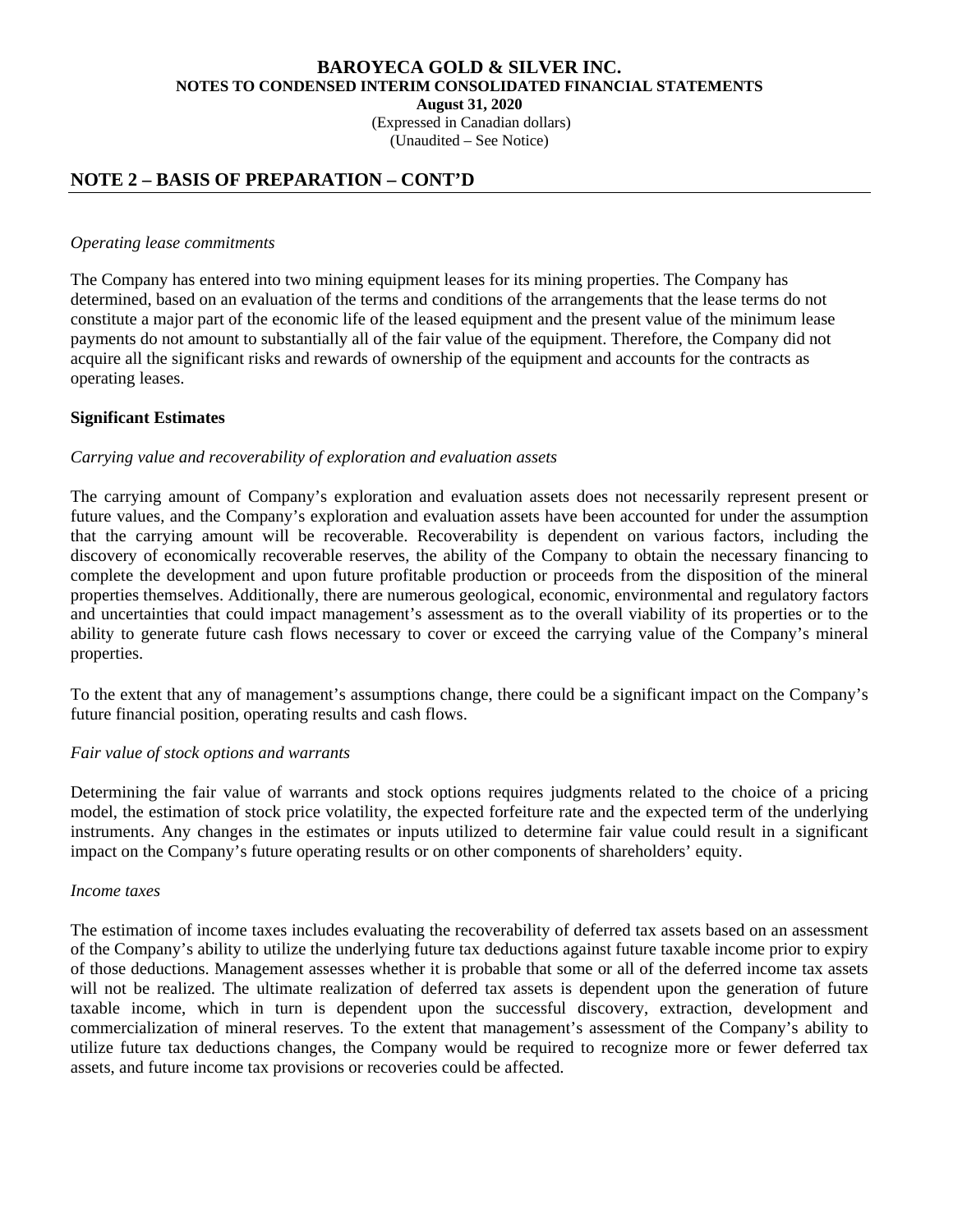**August 31, 2020** 

 (Expressed in Canadian dollars) (Unaudited – See Notice)

# **NOTE 3 – SIGNIFICANT ACCOUNTING POLICIES**

## **Foreign currency translation**

The functional currency is the currency of the primary economic environment in which the entity operates and has been determined for each entity within the Company. The functional currency of the Company and its Mexican Subsidiary is the Canadian dollar, and the functional currency of the US Subsidiaries is the United States dollar.

Accordingly, the accounts of the US Subsidiaries are translated into Canadian dollars as follows:

- all of the assets and liabilities are translated at the rate of exchange in effect on the date of the statement of financial position;
- revenue and expenses are translated at the exchange rate approximating those in effect on the date of the transactions; and
- exchange gains and losses arising from translation are included in accumulated other comprehensive income (loss).

Transactions occurring in currencies other than the functional currency of the entity recorded at exchange rates prevailing on the dates of the transactions. At the end of each reporting period, the monetary assets and liabilities that are denominated in foreign currencies are translated at the rate of exchange at the date of the statement of financial position while non-monetary assets and liabilities are translated at historical rates. Revenues and expenses are translated at the exchange rates approximating those in effect on the date of the transactions. Exchange gains and losses arising on translation are included in the statement of operations and comprehensive loss.

## **Cash and cash equivalents**

Cash is comprised of cash on hand and demand deposits. Cash equivalents are short-term, highly liquid investments with original maturities of three months or less that are readily convertible to known amounts of cash and which are subject to an insignificant risk of change in value. As at August 31, 2020 and May 31, 2020 there were no cash equivalents.

## **Equipment**

Equipment is recorded at cost less accumulated depreciation and impairment charges. Such cost consists of the purchase price, any costs directly attributable to bringing the equipment to the location and condition necessary for its intended used. Depreciation of equipment is calculated on a straight-line basis over the estimated useful lives as follows:

- mining equipment: 5 to 15 years
- Office equipment: 5 years

The assets' residual values, useful lives and methods of depreciation are reviewed at each financial year end and adjusted if appropriate.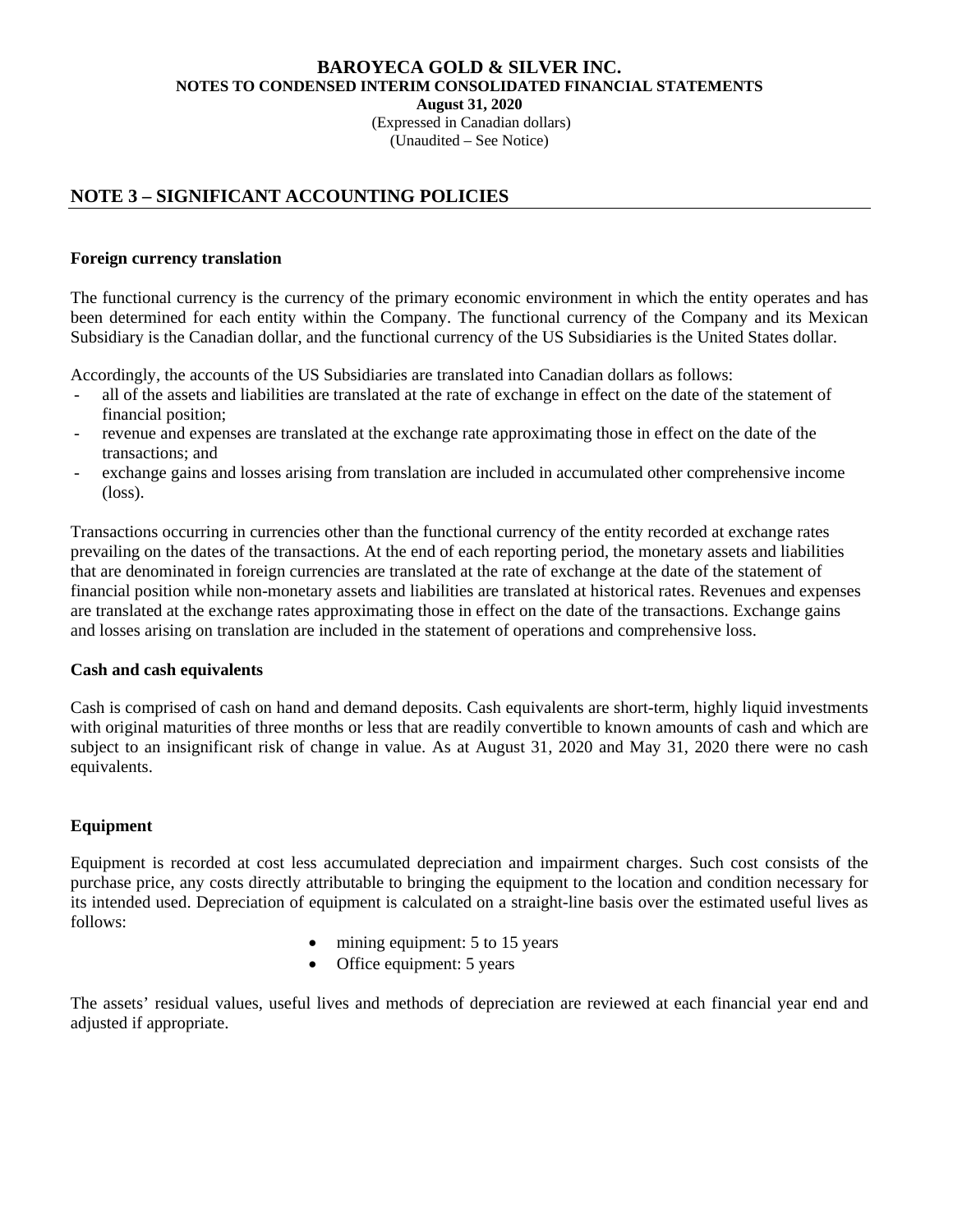(Expressed in Canadian dollars)

(Unaudited – See Notice)

# **NOTE 3 – SIGNIFICANT ACCOUNTING POLICIES – CONT'D**

#### **Exploration and evaluation assets**

Costs incurred before the Company has obtained the legal rights to explore an area are expensed as incurred. All costs related to the acquisition, exploration and evaluation of exploration and evaluation assets are capitalized by property. If economically recoverable ore reserves are developed, capitalized costs of the related property are reclassified as resource assets and amortized using the unit of production method. When a property is abandoned, all related costs are written off to operations. If, after management review, it is determined that the carrying amount of a resource property is impaired, that property is written down to its estimated net realizable value. A resource property is reviewed for impairment at each financial statement date or whenever events or changes in circumstances indicate that its carrying amount may not be recoverable. Interest on borrowings incurred to finance resource assets is capitalized until the asset is capable of carrying out its intended use.

From time to time the Company may acquire or dispose of a resource property pursuant to the terms of an option agreement. As the options are exercisable entirely at the discretion of the optionee, the amounts payable or receivable are not recorded. Option payments are recorded as property costs or recoveries when the payments are made or received.

The amounts shown for resource properties do not necessarily represent present or future values. Their recoverability is dependent upon the discovery of economically recoverable reserves, the ability of the Company to obtain the necessary financing and permitting to complete the development and future profitable production or proceeds from the disposition thereof.

Revenues from saleable material produced during the exploration phase are applied as a reduction to capitalized exploration and evaluation assets.

## **Provision for environmental rehabilitation**

The Company recognizes liabilities for statutory, contractual, constructive or legal obligations associated with the retirement of property and equipment, or site closure or reclamation activities when those obligations result from the acquisition, construction, development or normal operation of the assets. The net present value of future rehabilitation cost estimates arising from site preparation work is capitalized to exploration and evaluation assets along with a corresponding increase in the rehabilitation provision in the year incurred. Discount rates using a pretax rate that reflect the time value of money are used to calculate the net present value. The rehabilitation asset is depreciated on the same basis as resource assets.

The Company's estimates of reclamation costs could change as a result of changes in regulatory requirements, discount rates and assumptions regarding the amount and timing of the future expenditures. These changes are recorded directly to resource assets with a corresponding entry to the rehabilitation provision. The Company's estimates are reviewed annually for changes in regulatory requirements, discount rates, effects of inflation and changes in estimates.

For the periods presented, the Company has determined that it has no significant provision for environmental rehabilitation.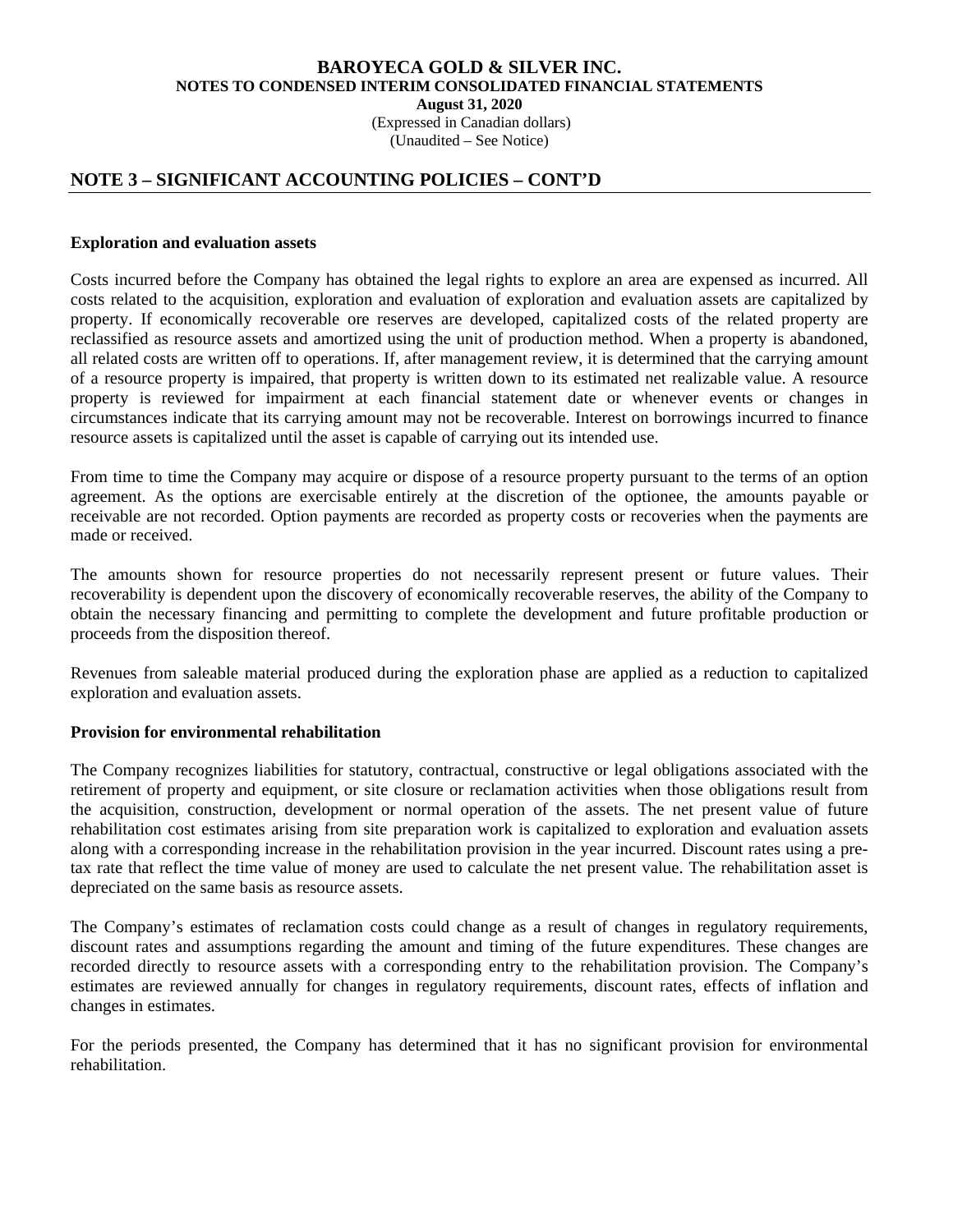(Expressed in Canadian dollars) (Unaudited – See Notice)

# **NOTE 3 – SIGNIFICANT ACCOUNTING POLICIES – CONT'D**

### **Impairment**

The Company reviews and evaluates its property, including exploration and evaluation assets, and equipment for indications of impairment when events or changes in circumstances indicate that the related carrying amount may not be recoverable or at least at the end of each reporting period. The asset's recoverable amount is estimated if an indication of impairment exists.

Impairment loss is recognized when the carrying amount of an asset exceeds its recoverable amount. For an asset that does not generate largely independent cash inflows, the recoverable amount is determined for the cashgenerating unit to which the asset belongs. The cash-generating unit is the smallest identifiable group of assets that generates cash inflows that are largely independent of the cash inflows of other assets or groups of assets. Future cash flows are estimated based on expected future production, commodity prices, operating costs and capital costs. The recoverable amount is the greater of the asset's fair value less costs to sell and value in use. In assessing value in use, the estimated future cash flows are discounted to their present value using a pre-tax discount rate that reflects the current market assessment of the time value of money and the risks specific to the asset.

Impairment losses reducing the carrying value to the recoverable amount are recognized in profit and loss. An impairment loss is reversed if there is an indication that there has been a change in the estimates used to determine the recoverable amount. An impairment loss is reversed only to the extent that the asset's carrying amount does not exceed the carrying amount that would have been determined, net of depreciation, if no impairment loss had been recognized.

#### **Share-based payments**

The Company grants stock options to acquire common shares of the Company to directors, officers, employees and consultants. An individual is classified as an employee when the individual is an employee for legal or tax purposes, or provides services similar to those performed by an employee.

The fair value of stock options is measured on the date of grant, using the Black-Scholes option pricing model, and is recognized over the vesting period of options granted as both share-based compensation expense and reserves. Consideration paid for the shares on the exercise of stock options is credited to capital stock, and the reserve account is reduced. The share-based compensation expense includes a forfeiture estimate, which is revised for actual forfeitures in subsequent periods.

In situations where equity instruments are issued to non-employees and some or all of the goods or services received by the entity as consideration cannot be specifically identified, they are measured at fair value of the sharebased payment. Otherwise, share-based payments are measured at the fair value of goods or services received.

#### **Income taxes**

Income tax on profit or loss for the year comprises of current and deferred tax. Current tax is the expected tax paid or payable on the taxable income for the year, using tax rates enacted or substantively enacted at the statement of financial position date, and any adjustment to tax paid or payable in respect of previous years.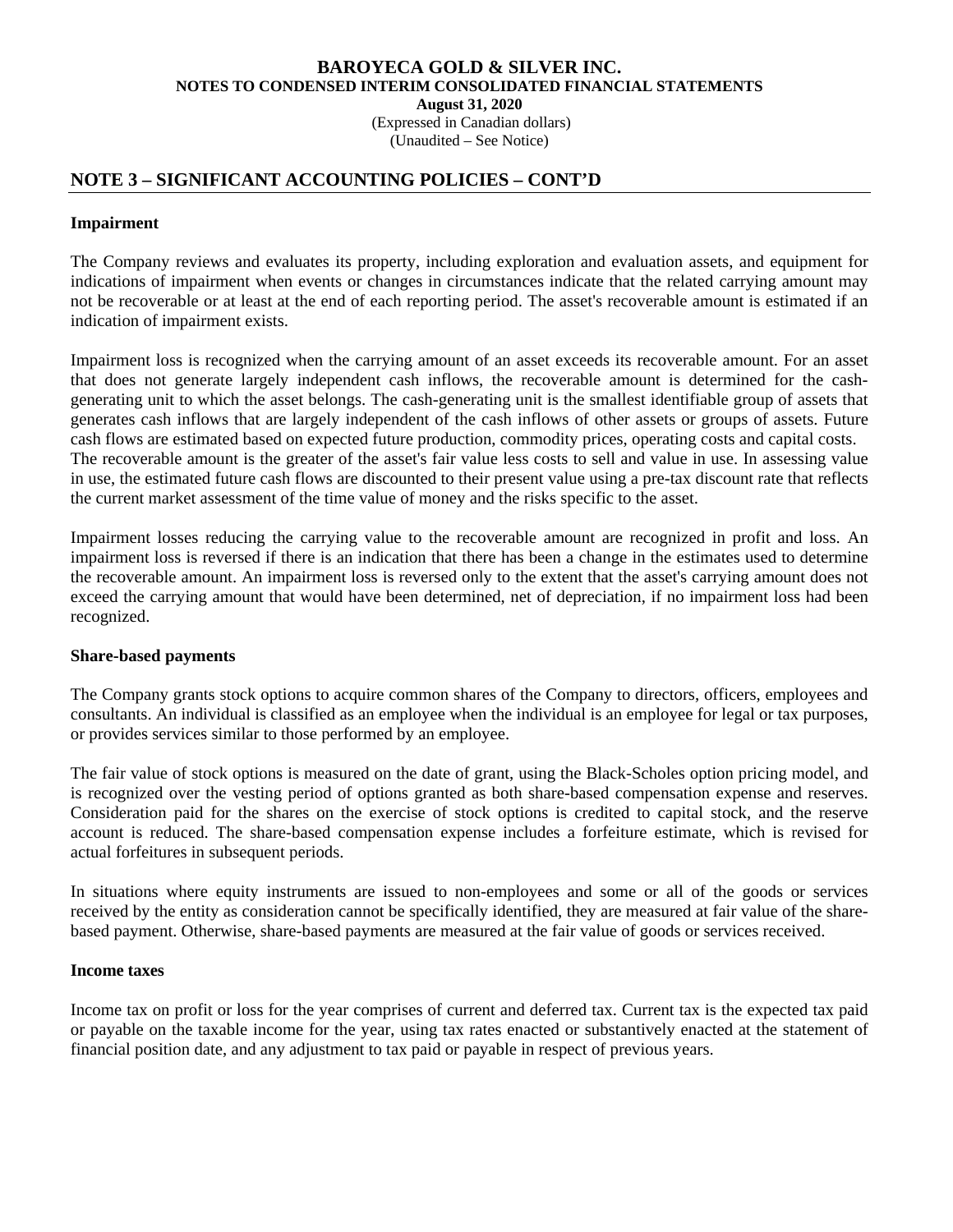(Expressed in Canadian dollars) (Unaudited – See Notice)

# **NOTE 3 – SIGNIFICANT ACCOUNTING POLICIES – CONT'D**

#### **Income taxes – cont'd**

Deferred tax is recorded using the liability method, providing for temporary differences between the carrying amounts of assets and liabilities for financial reporting purposes and the amounts used for taxation purposes.

A deferred tax asset is recognized only to the extent that it is probable that future taxable profits will be available against which the asset can be utilized. Deferred tax assets are reduced to the extent that it is no longer probable that the related tax benefit will be realized. The effect on deferred tax assets and liabilities of a change in income tax rates is recognized in the period that includes the date of the enactment or substantive enactment of the change. Deferred tax assets and liabilities are presented separately except where there is a right of set-off within fiscal jurisdictions.

#### **Earnings (loss) per share**

Basic loss per share is computed by dividing the loss for the period by the weighted average number of common shares outstanding during the period.

For diluted per share computations, assumptions are made regarding potential common shares outstanding during the period. The weighted average number of common shares is increased to include the number of additional common shares that would be outstanding if, at the beginning of the period, or at time of issuance, if later, all options and warrants are exercised. Proceeds from exercise are used to purchase the Company's common shares at their average market price during the period, thereby reducing the weighted average number of common shares outstanding. If these computations prove to be anti-dilutive, diluted loss per share is the same as basic loss per share.

## **Financial Instruments**

IFRS 9, "Financial Instruments" replaces IAS 39, "Financial Instruments: Recognition and Measurement" and is effective for annual periods beginning on or after January 1, 2018. The Company applied the new standard retrospectively as of June 1, 2018. The adoption of IFRS 9 did not result in any change in recognition or measurement of any of the Company's financial instruments on transition.

The new standard contains three principal classification categories for financial assets: measured at amortized cost, fair value through other comprehensive income ("FVOCI") and fair value through profit or loss ("FVTPL"). The previous IAS 39 categories for financial assets of held to maturity, loans and receivables and available for sale have been eliminated. IFRS 9 bases the classification of financial assets on the business model for managing the financial asset and the characteristics of the contractual cash flows. There were no changes to measurement categories for financial liabilities.

IFRS 9 also introduces an expected credit loss model for evaluation impairment of financial assets. The credit loss model groups receivables based on similar credit risk characteristics. The expected credit loss model applies to the Company's trade and other receivables.

 The Company has classified its cash as FVTPL. The Company's amounts receivable and due from related parties are classified as amortized cost. The Company's accounts payable and accrued liabilities, due to related parties, advance payable and loan payable are classified as amortized cost.

The Company adopted the new standard on a modified retrospective basis, applying a practical expedient that provides transitional relief to contracts completed before January 1, 2018. The Company has evaluated the impact of applying IFRS 9 and has concluded that the adoption of the standard did not have a material impact on the condensed interim consolidated financial statements.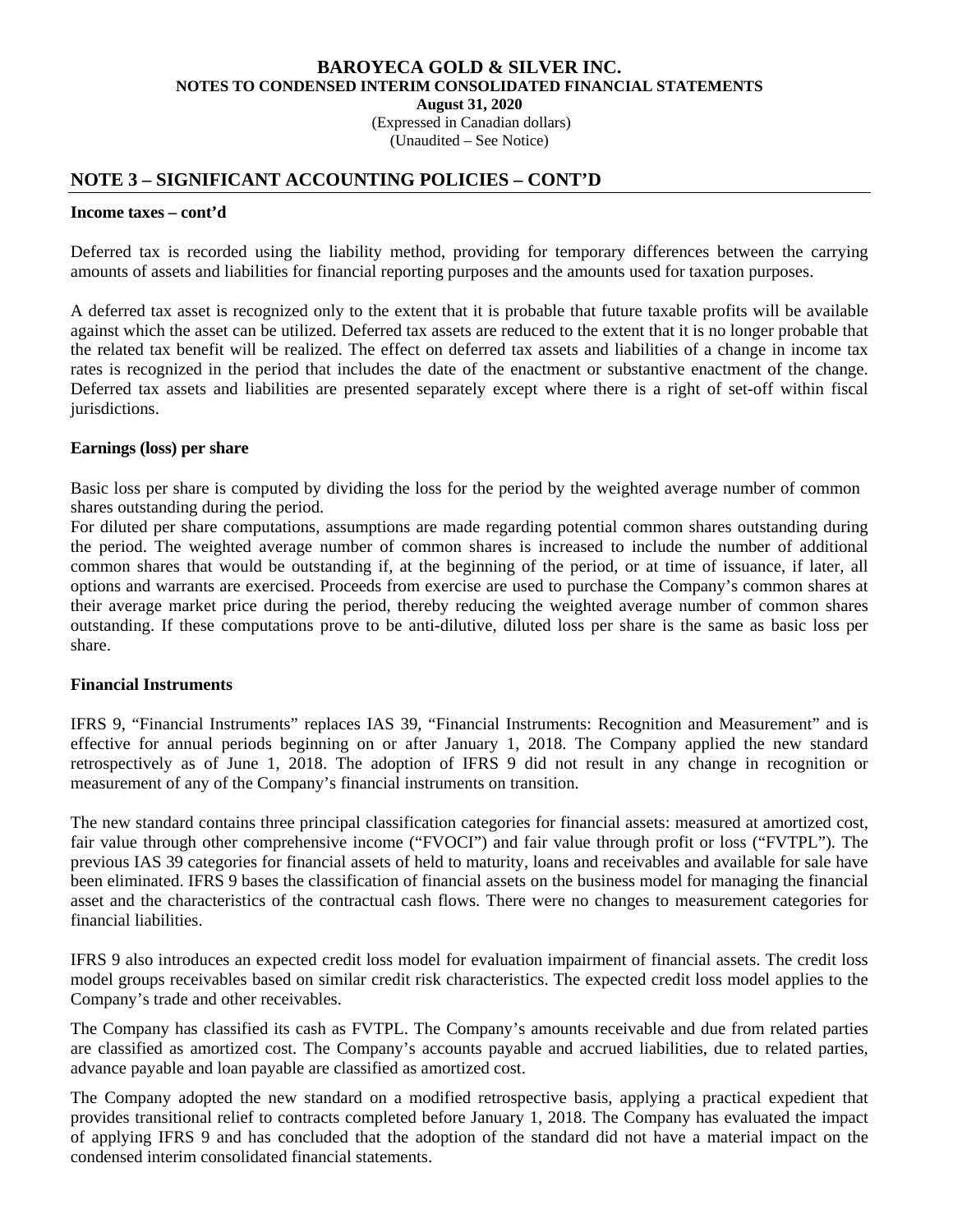(Expressed in Canadian dollars)

(Unaudited – See Notice)

# **NOTE 3 – SIGNIFICANT ACCOUNTING POLICIES – CONT'D**

#### **Financial Instruments-cont'd**

#### *Revenue recognition*

Effective April 1, 2018, the Company adopted IFRS 15, "Revenue from Contracts with Customers". IFRS 15 establishes a single, five-step model to be applied to all contracts with customers and two approaches to recognizing revenue; at a point in time or over time. The standard requires an entity to recognize revenue that reflects the transfer of goods and services for the amount it expects to receive when control has been transferred to the customer.

The Company adopted the new standard on a modified retrospective basis, applying a practical expedient that provides transitional relief to contracts completed before January 1, 2018. The Company has evaluated the impact of applying IFRS 15, and has concluded that the adoption of the standard did not have a material impact on the condensed interim consolidated financial statements.

#### *Fair value hierarchy*

The Company uses the following hierarchy for determining and disclosing the fair value of the financial instruments by valuation technique:

- i) Level 1– Applies to assets or liabilities for which there are quoted prices inactive markets for identical assets or liabilities.
- ii) Level 2– Applies to assets or liabilities for which there are inputs other than quoted prices included in Level 1 that are observable for the asset or liability, either directly such as quoted prices for similar assets or liabilities inactive markets or indirectly such as quoted prices for identical assets or liabilities in markets within sufficient volume or infrequent transactions.

iii)Level 3–Applies to assets or liabilities for which there are unobservable market data.

Cash and the short-term deposit have been measured at fair value using Level 1 inputs.

## **Comprehensive income (loss)**

Comprehensive income (loss) consists of net income (loss) and other comprehensive income (loss) and represents the change in shareholders' equity which results from transactions and events from sources other than the Company's shareholders. The Company's translation of its US Subsidiaries into Canadian dollars is the only item currently affecting comprehensive income (loss) for the period presented.

#### **New accounting standards adopted**

## **IFRS 16 - Leases**

The Company has adopted IFRS 16, Leases. IFRS 16 supersedes IAS 17 Leases, IFRIC 4 Determining whether an Arrangement contains a Lease, SIC-15 Operating Leases-Incentives and SIC-27 Evaluating the Substance of Transactions Involving the Legal and Form of a Lease. The standard sets out the principles for the recognition, measurement, presentation and disclosure of leases and requires lessees to recognize most leases on the balance sheet.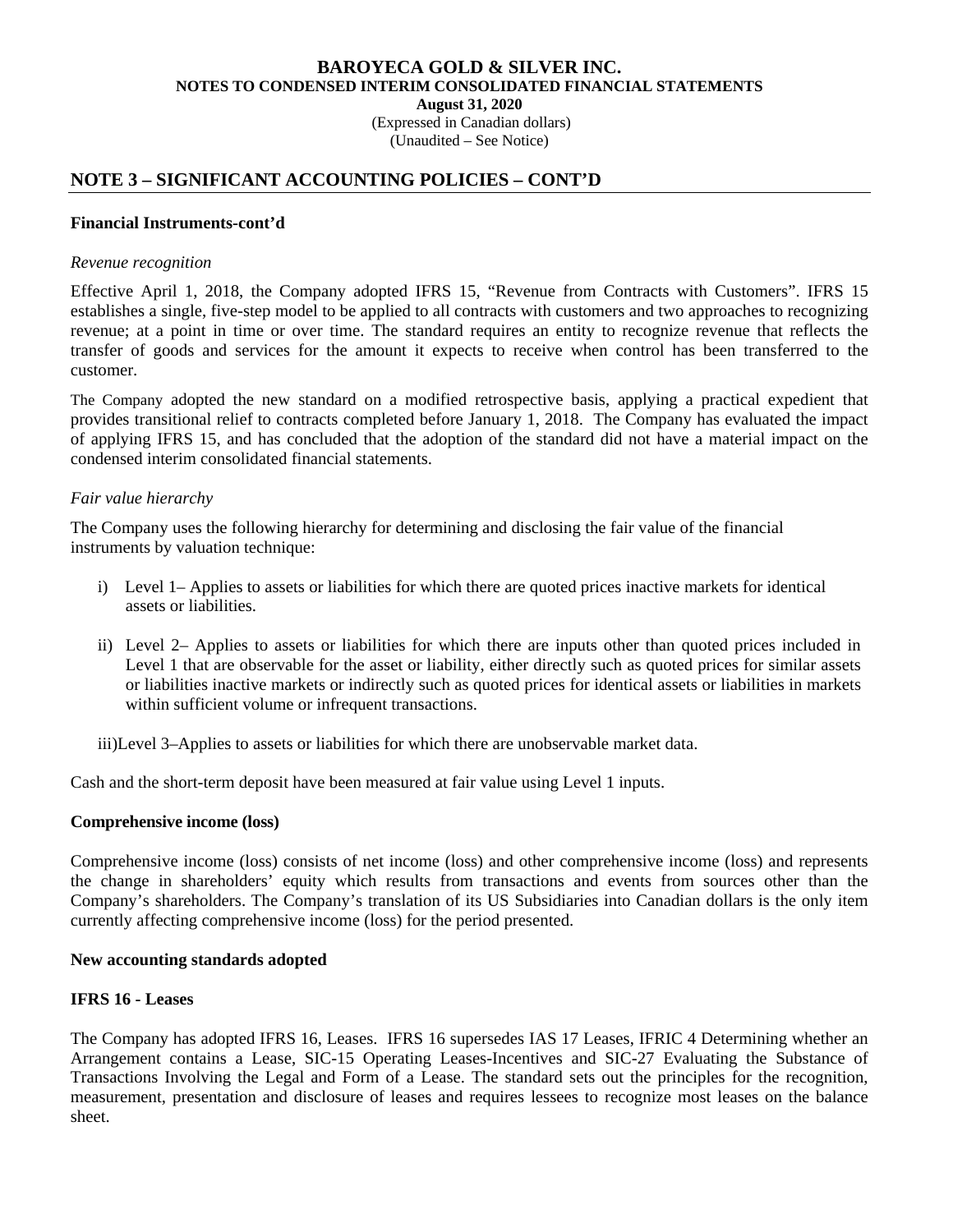#### **BAROYECA GOLD & SILVER INC. NOTES TO CONDENSED INTERIM CONSOLIDATED FINANCIAL STATEMENTS August 31, 2020**  (Expressed in Canadian dollars) (Unaudited – See Notice)

# **NOTE 3 – SIGNIFICANT ACCOUNTING POLICIES – CONT'D**

#### **New accounting standards adopted - cont'd**

#### **IFRS 16 - Leases cont'd**

The Company adopted IFRS 16 using the modified retrospective method of adoption with the date of initial application of 1 June 2019. Under this method, the standard is applied retrospectively with the cumulative effect of initially applying the standard recognized at the date of initial application. The Company elected to use the transition practical expedient to not reassess whether a contract is, or contains a lease at 1 June 2019. Instead, the Company applied the standard only to contracts that were previously identified as leases applying IAS 17 and IFRIC 4 at the date of initial application. As the leased equipment was included in the deconsolidated US Subsidiaries, the application of IFRS 16, Leases had no impact to the Company's consolidated financial statements.

#### *Leases previously accounted for as operating leases*

The Company recognized right-of-use assets and lease liabilities for those leases previously classified as operating leases, except for short-term leases and leases of low-value assets. The right-of-use assets for most leases were recognized based on the carrying amount as if the standard had always been applied, apart from the use of incremental borrowing rate at the date of initial application. In some leases, the right-of-use assets were recognized based on the amount equal to the lease liabilities, adjusted for any related prepaid and accrued lease payments previously recognized. Lease liabilities were recognized based on the present value of the remaining lease payments, discounted using the incremental borrowing rate at the date of initial application.

The Company also applied the available practical expedients wherein it:

#### *Leases*

- Used a single discount rate to a portfolio of leases with reasonably similar characteristics
- Applied the short-term leases exemptions to leases with lease term that ends within 12 months of the date of initial application
- Excluded the initial direct costs from the measurement of the right-of-use asset at the date of initial application
- Used hindsight in determining the lease term where the contract contained options to extend or terminate the lease

## *i. Right-of-use assets*

The Company recognizes right-of-use assets at the commencement date of the lease (i.e., the date the underlying asset is available for use). Right-of-use assets are measured at cost, less any accumulated depreciation and impairment losses, and adjusted for any remeasurement of lease liabilities. The cost of right-of-use assets includes the amount of lease liabilities recognized, initial direct costs incurred, and lease payments made at or before the commencement date less any lease incentives received. Right-of-use assets are depreciated on a straight-line basis over the shorter of the lease term and the estimated useful lives of the assets. If ownership of the leased asset transfers to the company at the end of the lease term or the cost reflects the exercise of a purchase option, depreciation is calculated using the estimated useful life of the asset.

## *i. Lease liabilities*

At the commencement date, the lease liability is measured as the present value of the lease payments that are not paid at that date. The lease payments are discounted using the interest rate implicit in the lease or if that rate cannot readily be determined, the Company's incremental borrowing rate. If the lease terms are subsequently changed, the present value of the lease liability is remeasured using the revised lease terms and applying the appropriate discount rate to the remaining lease payments. The Company recognizes the amount of the remeasurement of the lease liability as an adjustment to the right-of-use asset. However, of the carrying amount of the right-of-use asset is reduced to zero and there is a further reduction in the measurement of the lease liability, the Company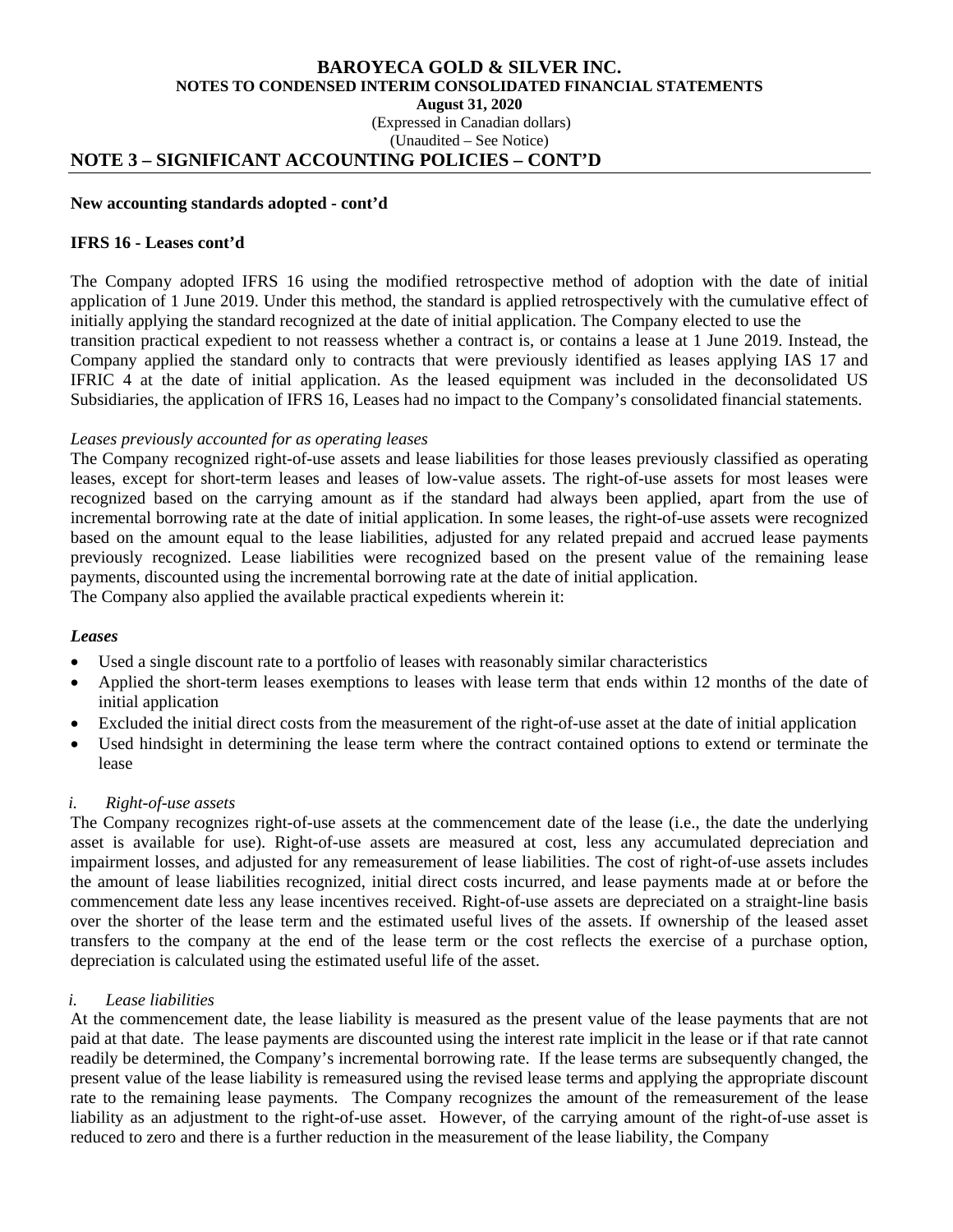**August 31, 2020** 

 (Expressed in Canadian dollars) (Unaudited – See Notice)

# **NOTE 3 – SIGNIFICANT ACCOUNTING POLICIES – CONT'D**

### **IFRS 16 – Leases (continued)**

recognizes any remaining amount of the remeasurement in profit or loss.

### *Measurement of Lease Receivable*

At the commencement of a lease, the Company, if acting in capacity as a lessor, will classify the lease as finance lease and recognize a lease receivable at an amount equal to the net investment in the lease if it transfers substantially all the risks and rewards incidental to ownership of an underlying asset or if the lease is a sublease, by reference to the ROU asset arising from the original lease (the "head lease"). A lease is classified as an operating lease if it does not transfer substantially all the risks and rewards incidental to ownership of an underlying asset or the lease is a short-term lease. Cash received from an operating lease is included in other income in the Company's statement of (loss) income on a straight-line basis over the period the lease. The lease receivable is initially measure at the present value of the lease payments remaining at the lease commencement date, discounted at the interest rate implicit in the lease or the Company's incremental borrowing rate if the lease is a sublease. The lease receivable is subsequently measured at amortized cost using the effective interest rate method, and reduced by the amount received and impairment losses, if any.

#### **Accounting standards, amendments and interpretations not yet effective**

There are no significant material new standards, amendments to standards and interpretations that have been issued but are not effective during the year ended May 31, 2020 that are applicable to the Company.

# **NOTE 4 – EXPLORATION AND EVALUATION ASSETS**

## *Tombstone, Arizona*

Pursuant to a series of agreements, the Company acquired mining claims located in the state of Arizona and the option to acquire two additional parcels of claims contiguous to the group acquired. The Company paid the vendor US\$250,000 for the group of claims purchased and had the option to purchase the second parcel for US\$180,000 and the third parcel for US\$250,000. In September 2011, the Company paid US\$180,000 to exercise the option on the second parcel of claims.

In connection with the option for the third parcel, the Company paid US\$90,000 during the year end May 31, 2012, with the remaining balance of US\$160,000 to be paid. This date was extended indefinitely upon agreement with the vendor.

The Company agreed to issue to the Optionor, as additional consideration, 100,000 common shares upon closing of the purchase and sale of the third parcel of claims. The share issuance will be subject to acceptance for filing by the TSX Venture Exchange.

In conjunction with the acquisition of the claims, the Company agreed to purchase a number of pieces of equipment and an office facility located on the properties that had been used in operations carried out by the vendor for a total of US\$170,000(paid during the year ended May 31, 2012).

The Company also has agreed to pay a finder's fee of up to 390,000 common shares, of which 265,000 were issued in the year ended May 31, 2012, to an individual for introductions and assistance provided to the Company with respect to this acquisition (Note 6). The remaining common shares will be issued to the finder at completion of above mentioned purchase agreement.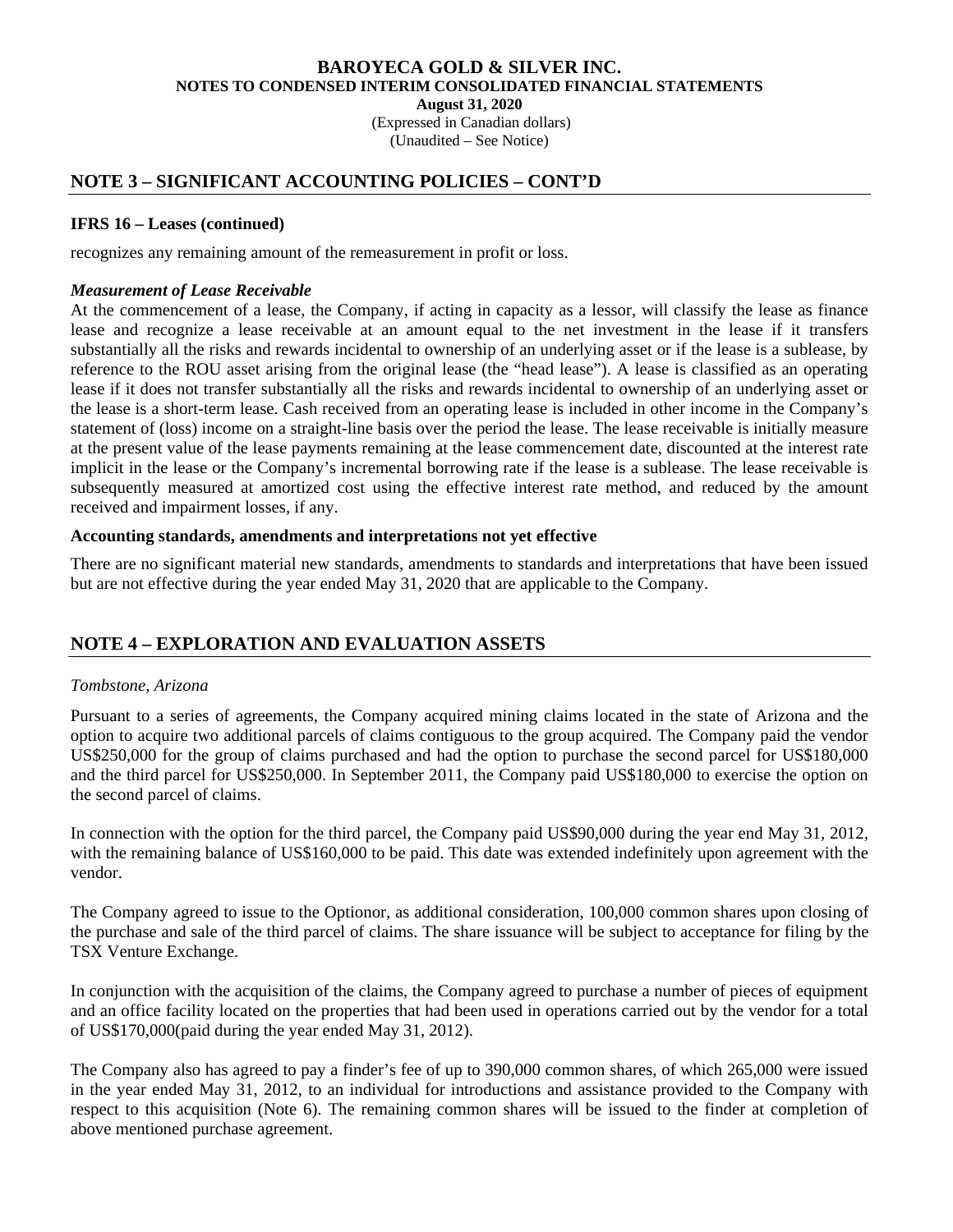(Expressed in Canadian dollars) (Unaudited – See Notice)

## **NOTE 4 – EXPLORATION AND EVALUATION ASSETS – CONT'D**

To carry out the above property and equipment acquisitions, the Company incorporated two new wholly-owned subsidiary companies in Arizona in June 2011 to hold the assets acquired, namely, Tombstone Gold & Silver Inc. and Tombstone Resources Inc.

During the year ended May 31, 2018, the company entered into an option agreement with Aztec Mineral Corp. ("Aztec") whereby Aztec can acquire a 75% interest in the Tombstone mineral properties held by the Company. To earn an interest in the property, Aztec must incur exploration expenditures of CAD \$1,000,000 on the property (\$350,000 incurred), make cash payments totalling CAD \$100,000 (\$70,000 paid) and issue 1,000,000 Aztec common shares to the Company over a three year period (400,000 shares have been issued).

#### *Colombia, South America*

During the year end May 31, 2020, the company has entered into 2 option agreements with Malabar Gold Corp ("Malabar") whereby Baroyeca can acquire 100% interest in two mineral properties (Santa Barbara and Falan Property) located in Columbia, South America, along with all of the machinery, equipment, surface rights, license, permits, data and records relating to the properties and held by Malabar.

To earn a 100% interest in Malabar Gold Corp must complete the followings:

• *Santa Barbara Property* 

The Company must make cash payments of \$1,700,000, issue 7,000,000 Baroyeca common shares and must incur expenditures of \$1,000,000 on the property over a three year periods.

• *Falan Property* 

The Company must make cash payment of \$1,000,000 and issue 5,000,000 Baroyeca common shares over a three year periods.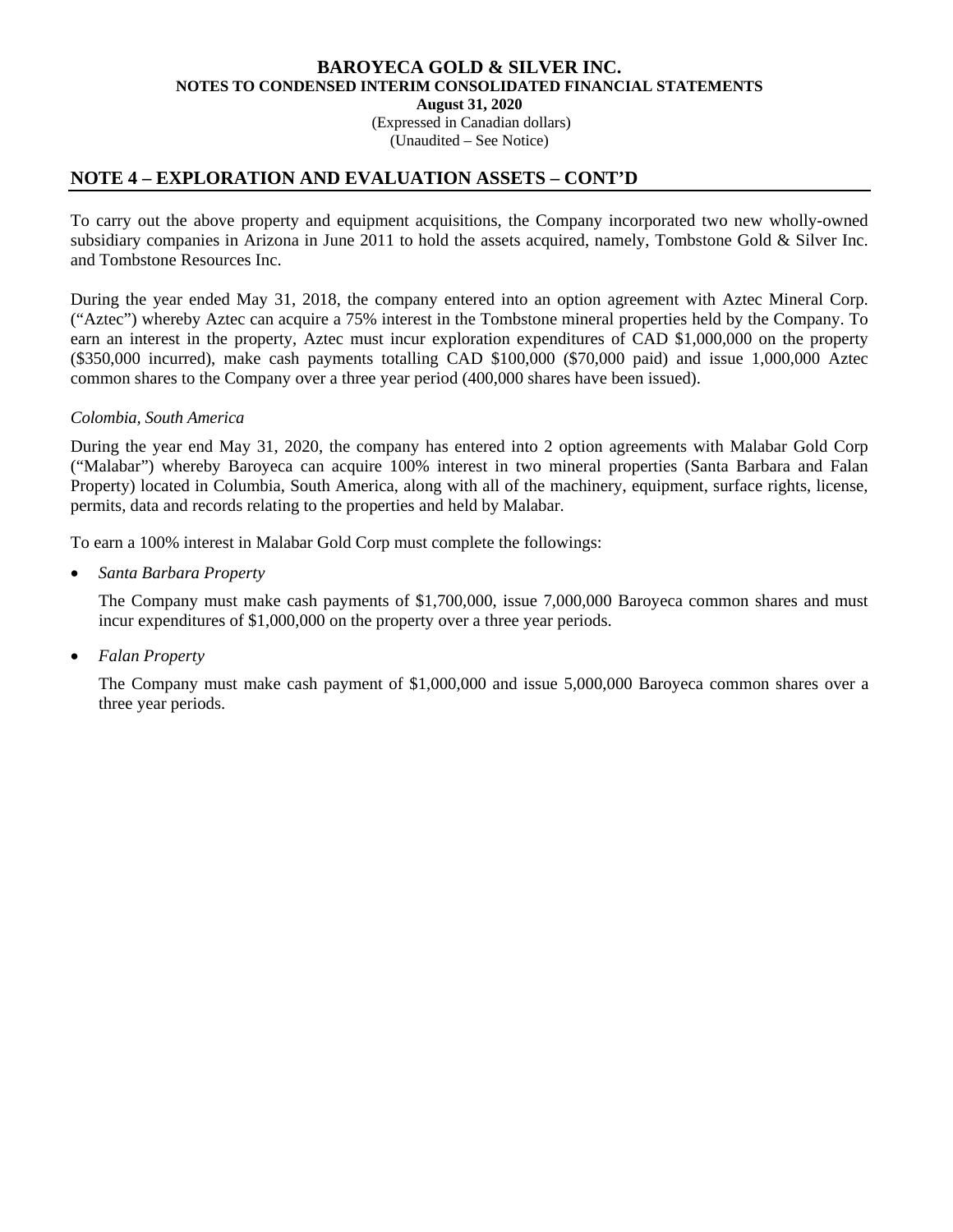(Expressed in Canadian dollars) (Unaudited – See Notice)

# **NOTE 4 – EXPLORATION AND EVALUATION ASSETS – CONT'D**

Total expenditures on the Company's mineral properties are as follows:

|                                                         | Tombstone, AZ | Columbia, SA | <b>Total</b> |
|---------------------------------------------------------|---------------|--------------|--------------|
| <b>Balance, May 31, 2019</b>                            | 500,000       | \$           | 500,000      |
| <b>Additions</b>                                        |               |              |              |
| Consulting                                              | 45,497        |              | 45,497       |
| Contract wages                                          | 85,050        |              | 85,050       |
| Equipment rental and repair                             | 26,072        |              | 26,072       |
| <b>Equipment</b> lease                                  | 79,413        |              | 79,413       |
| Permit, title search and taxes                          | 783           |              | 783          |
| Travel and accommodation                                | 22,011        |              | 22,011       |
| Vehicle repairs and maintenance                         | 19,395        |              | 19,395       |
| Deposit received from option                            | (28,677)      |              | (28, 677)    |
| Recovery                                                | (162, 392)    |              | (162, 392)   |
| <b>Impairment Loss</b>                                  | (319, 644)    |              | (319, 644)   |
| Effect of foreign currency translation                  | 12,492        |              | 12,492       |
| Deconsolidation                                         | (280,000)     |              | 280,000      |
| Total acquisition and exploration costs during the year | 500,000       |              | 500,000      |
| <b>Balance, May 31, 2020</b>                            |               |              |              |
| <b>Additions</b>                                        |               |              |              |
| Consulting                                              |               | 15,000       | 15,000       |
| Camp constructions                                      |               | 34,210       | 34,210       |
| Effect of foreign currency translation                  |               |              |              |
| Total acquisition and exploration costs during the year |               |              |              |
| Balance, August 31, 2020                                |               | 49,210       | 49,210       |

As of May 31, 2020, the Company deconsolidated the US Subsidiaries and as a result, the amount of total exploration and evaluation assets has become \$Nil.

#### **Title to mineral properties**

Title to mineral properties involves certain inherent risks due to the difficulties of determining the validity of certain mineral titles as well as the potential for problems arising from the frequently ambiguous conveyancing history characteristic of many mineral properties. The Company has investigated title to all of its mineral properties and, to the best of its knowledge, title to all of its properties is in good standing.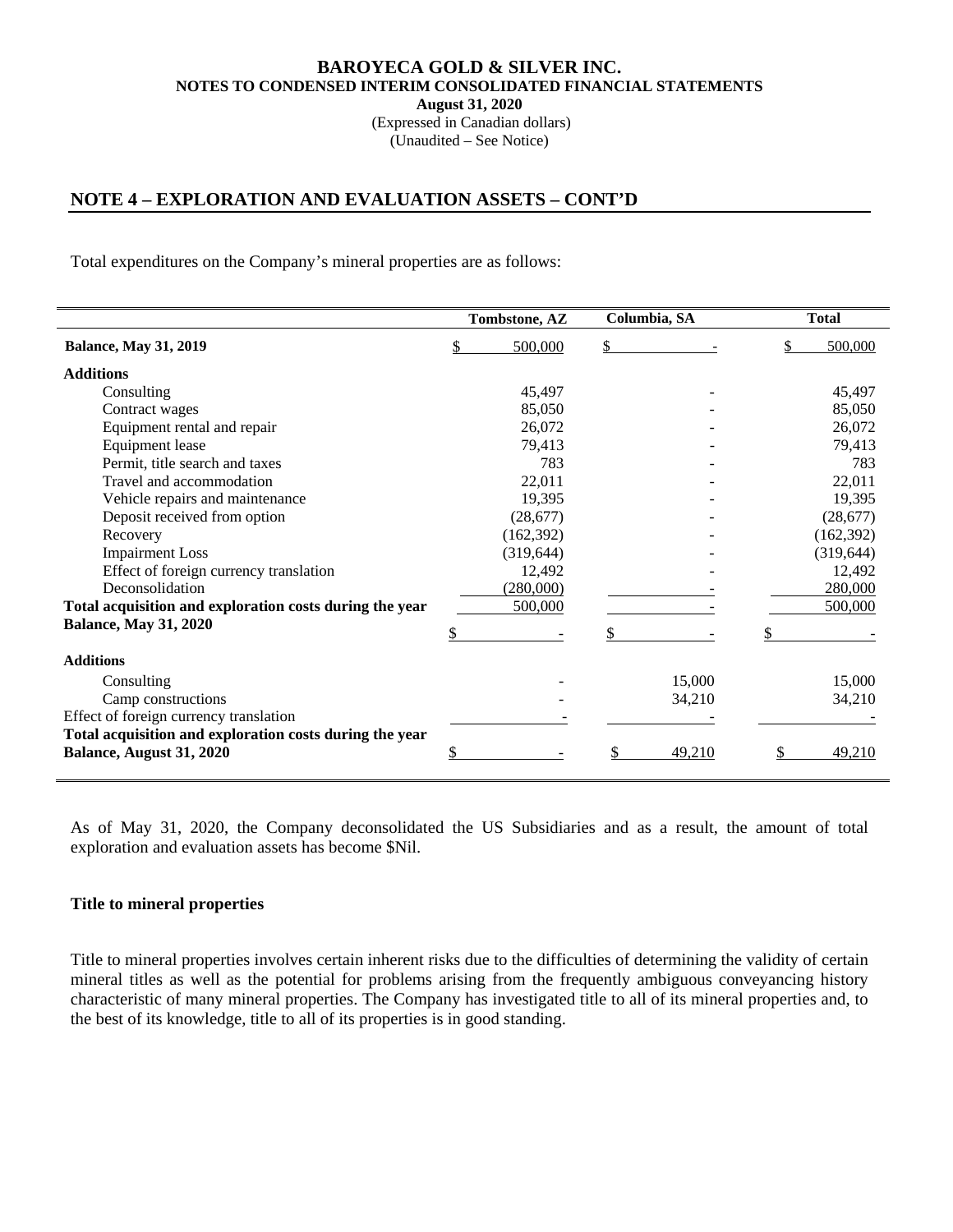(Expressed in Canadian dollars)

(Unaudited – See Notice)

# **NOTE 5 – CAPITAL STOCK**

Authorized: An unlimited number of common shares without par value

During the period ended August 31, 2020, the Company has completed a non-brokered private placement of 2,000,000 shares of its capital stock at \$0.05 per share raising a total of \$100,000 in working capital.

Subsequent to the period end, the Company completed a further private placement of 3,000,000 units of its securities at a price of \$0.0825 per unit raising a total of \$247,500 in working capital (See Note 17- Subsequent Events).

During the year ended May 31, 2020, the Company received TSX Venture Exchange approval to consolidate its common shares on June 25, 2019 on the basis of one new common share for every 10 existing common shares of the Company. The consolidation of shares had been reflected retrospectively in these consolidated financial statements.

During the 2019 year, 250,000 common shares at \$0.10 per share were issued pursuant to a private placement financing and 510,000 common shares at \$0.10 per share were issued during the year ended May 31, 2019.

## **Stock options**

The Board of Directors is authorized, pursuant to the Company's Stock Option Plan, to grant options to directors, officers, consultants or employees to acquire up to 10% of issued and outstanding common shares. The exercise price of options granted shall not be less than the price permitted by any stock exchange on which the common shares are then listed or other regulatory body having jurisdiction. The options can be granted for a maximum term of 5 years and are subject to such vesting terms and conditions as may be specified by the Board of Directors.

The award of stock options is at the discretion of the Board of Directors. The Company has no formal objectives or criteria and relies on the recommendations of the Board of Directors.

As at August 31, 2020 and May 31, 2020, The Company has no stock option outstanding.

# **NOTE 6 – RELATED PARTY TRANSACTIONS**

## **Compensation of key management**

Key management includes the Company's directors. Key management compensation for the periods ended August 31, 2020 and August 31, 2019, comprised:

|                 |    | August 31,<br>2020 |    | August 31,<br>2019 |
|-----------------|----|--------------------|----|--------------------|
| Management fees | ιD | 15,000             | ۰D | 15,000             |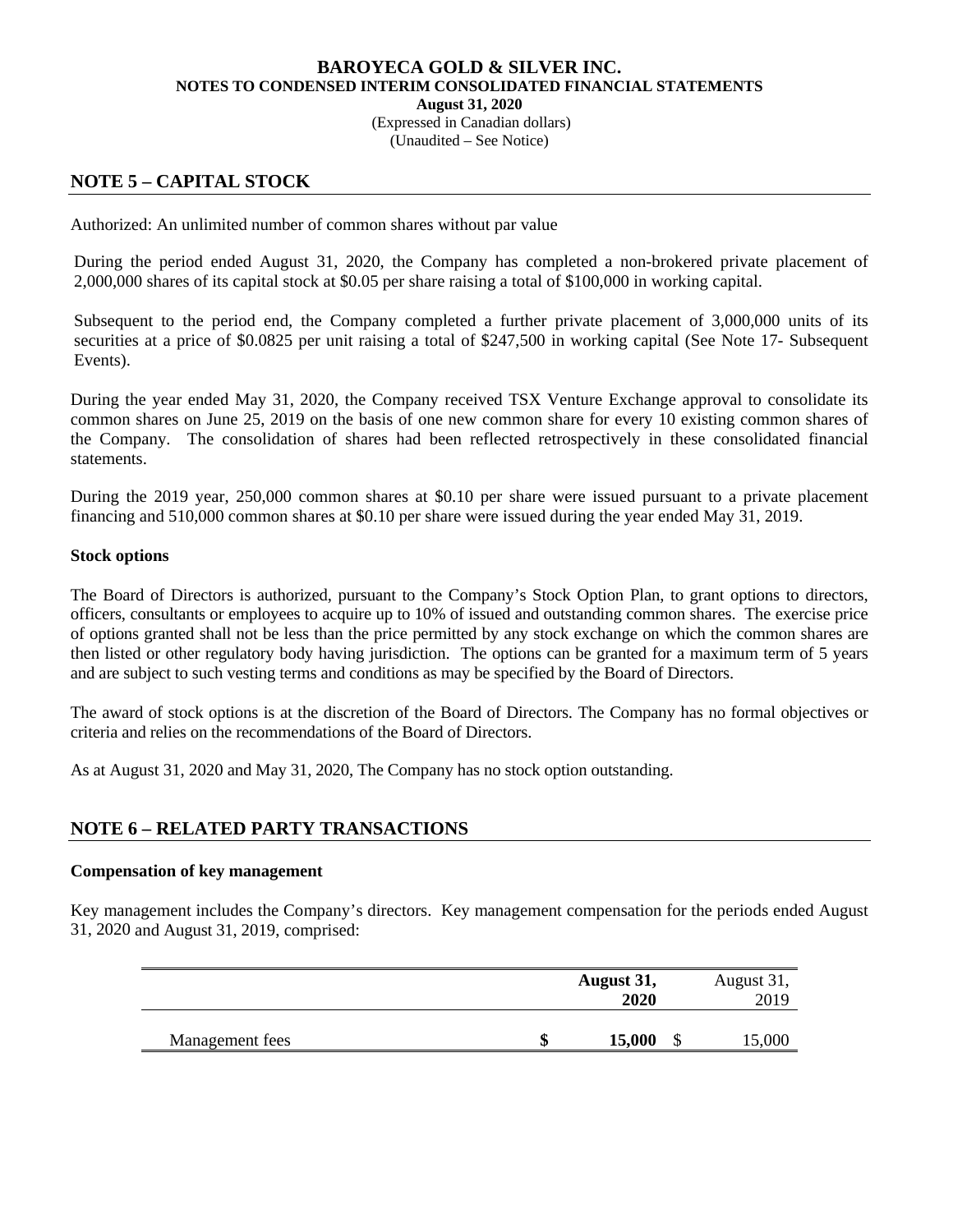(Expressed in Canadian dollars) (Unaudited – See Notice)

# **NOTE 6 – RELATED PARTY TRANSACTIONS – CONT'D**

#### **Other related party transactions**

In addition to the compensation paid to directors, the Company had the following transactions with related parties:

- a) The Company paid management fees of \$15,000 (August 31, 2019 \$15,000) to a company controlled by a director. As of August 31, 2020,  $$114,000$  (May 31, 2020 – 99,000) was payable to this company and is included in accounts payable and accrued liabilities. The Company has entered into a debts settlement agreement with this party in July 2020 to settle all existing debts as of May 31, 2020 by issuing 1,200,000 common shares of the Company at \$0.0825 for a total of \$99,000 and forgive the remaining balance of \$378,500 which was included as gain on writing off of debts
- b) The Company incurred legal fees of \$23,250 (August 31, 2019 \$2,925) to a director of the Company. As at August 31, 2020, the Company had a balance payable of \$122,250 (May 31, 2020 - \$99,000) to the director which is included in accounts payable and accrued liabilities. The Company has entered into a debts settlement agreement with this party in July 2020 to settle all existing debts as of May 31, 2020 by issuing 1,200,000 common shares of the Company at \$0.0825 for a total of \$99,000 and forgive the remaining balance of \$112,648 which was included as gain on writing off of debts.
- c) As of August 31, 2020, the Company owed \$99,000 (May 31, 2020 \$99,000) to an officer of a subsidiary of the Company for expense reimbursement, which is included in accounts payable and accrued liabilities. The Company has entered into a debts settlement agreement with this party in July 2020 to settle all existing debts as of May 31, 2020 by issuing 1,200,000 common shares of the Company at \$0.0825 for a total of \$99,000 and forgive the remaining balance of \$89,749 which was included in the loss from discontinued operations.
- d) As at August 31, 2020, the Company owed \$2,903 (May 31, 2019 \$2,971) to directors of the Company, which is included in accounts payable and accrued liabilities. These amounts are noninterest bearing, unsecured and have no fixed terms of repayment.
- e) As at August 31, 2020, the Company owed \$99,000 (May 31, 2020 \$99,000) to a director of the Company for expense reimbursement, and is included in accounts payable and accrued liabilities. The Company has entered into a debts settlement agreement with this party in July 2020 to settle all existing debts as of May 31, 2020 by issuing 1,200,000 common shares of the Company at \$0.0825 for a total of \$99,000 and forgive the remaining balance of \$174,265 which was included in the loss from discontinued operations.
- f) As of August 31, 2020, the Company owed \$483 (May 31, 2020 \$483) to a former director of the Company, who resigned on September 28, 2012, which is included in accounts payable and accrued liabilities.
- g) The loan payable as at August 31, 2020 of \$379,143 (May 31, 2020 \$379,143) was arranged through a partnership of individuals which includes a director of the Company. As August 31, 2020, \$494,547 (May 31, 2020 - \$494,547) was owing for accrued interest, participation fee, and loan fee. This amount was included in the accounts payable and accrued liabilities of the US Subsidiaries and was deconsolidated from the consolidated financial statements as of May 31, 2020. Refer to Notes 11 and 12 for additional information.

Other than the items g) above, amounts due to/from related parties are non-interest bearing, unsecured and have no fixed terms of repayment.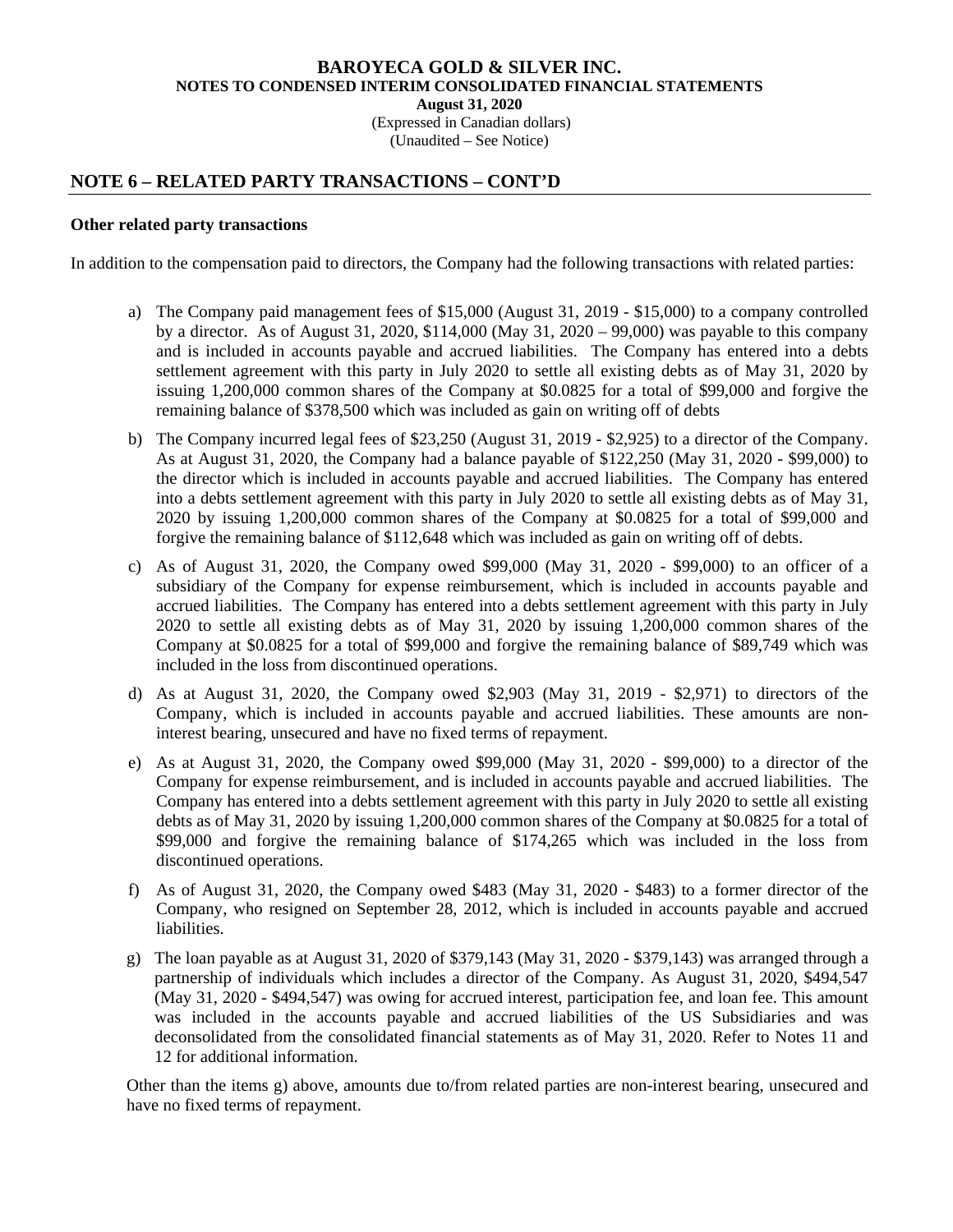#### **BAROYECA GOLD & SILVER INC. NOTES TO CONDENSED INTERIM CONSOLIDATED FINANCIAL STATEMENTS August 31, 2020**  (Expressed in Canadian dollars)

(Unaudited – See Notice)

# **NOTE 7 – ACCOUNTS PAYABLE AND ACCRUED LIABILITIES**

|                                 | August 31,<br>2020 | May 31,<br>2020 |
|---------------------------------|--------------------|-----------------|
| Trade accounts payable          | \$<br>339,186      | 333,630         |
| Accrued liabilities             | 66,000             | 66,000          |
| Due to related parties (Note 6) | 437,636            | 399,386         |
|                                 | \$<br>842,822      | 799,016         |

# **NOTE 8– FINANCIAL RISK FACTORS**

The Company's risk exposures and the impact on the Company's financial instruments are summarized below:

The fair value of the Company's amounts receivable, due from related parties, accounts payable and accrued liabilities, advance payable and line of credit approximate carrying value due to their short terms to maturity, which is the amount recorded on the consolidated statement of financial position. The company's loan payable is recorded at amortized cost, and the Company's cash is recorded at fair value using Level 1 quoted prices in active markets for identical assets or liabilities.

## *Credit risk*

Credit risk is the risk of loss associated with counterparty's inability to fulfil its payment obligations. Cash is held in major financial institutions and the major component of amounts receivable is GST/HST receivable from the government of Canada. Accordingly, the Company believes it has no significant credit risk.

## *Liquidity risk*

Liquidity risk arises through the excess of financial obligations over available financial assets due at any point in time. The Company's approach to managing liquidity risk is to ensure that it will have sufficient liquidity to meet liabilities when due. As at August 31, 2020, the Company had a cash balance of \$68,766 (May 31, 2020 - \$5,137) to settle current liabilities of \$862,822 (May 31, 2020 - \$819,016). All of the Company's accounts payable and accrued liabilities have contractual maturities of 30 days or due on demand and are subject to normal trade terms.

The Company has historically relied on equity and debt financings to satisfy its capital requirements and will continue to depend heavily upon equity capital, sale of existing gravel (Note 4) and debt to finance its activities. There can be no assurance the Company will be able to obtain the required financing in the future on acceptable terms. The ability of the Company to arrange additional financing in the future will depend, in part, on the prevailing market conditions.

## *Market risk*

Market risk is the risk of loss that may arise from changes in market factors such as interest rates, foreign exchange rates, and commodity and equity prices. As at August 31, 2020, the carrying value of the financial instruments approximates their fair values.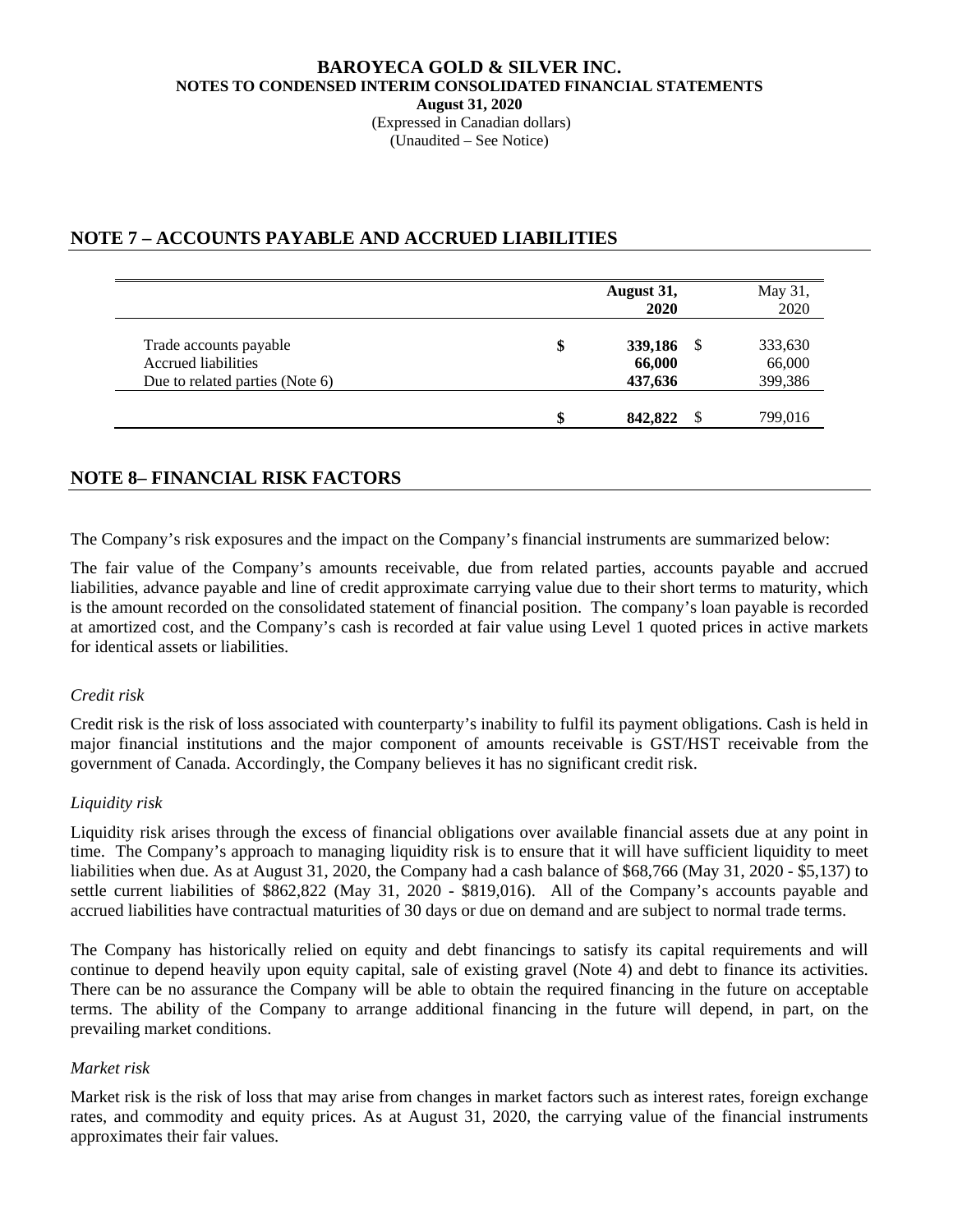#### **BAROYECA GOLD & SILVER INC. NOTES TO CONDENSED INTERIM CONSOLIDATED FINANCIAL STATEMENTS August 31, 2020**  (Expressed in Canadian dollars)

(Unaudited – See Notice)

# **NOTE 8– FINANCIAL RISK FACTORS – CONT'D**

a) Foreign currency risk

The Company is exposed to foreign currency risk on fluctuations related to cash, accounts receivable, accounts payable and accrued liabilities, and loan payable that are denominated in Mexican Pesos and US dollars. The Company does not use derivative instruments to reduce its exposure to foreign currency risk nor has it entered into foreign exchange contracts to hedge against gains or losses from foreign exchange fluctuations. A 10% change in the foreign exchange rate would affect net income for the period by approximately \$14,500 (May 31, 2020 - \$14,500).

b) Price risk

The Company is exposed to price risk with respect to commodity and equity prices. Equity price risk is defined as the potential adverse impact on the Company's earnings due to movements in individual equity prices or general movements in the level of the stock market. Commodity price risk is defined as the potential adverse impact on earnings and economic value due to commodity price movements and volatilities. The Company closely monitors commodity prices of commodities, individual equity movements, and the stock market to determine the appropriate course of action to be taken by the Company.

# **NOTE 9 – CAPITAL MANAGEMENT**

The Company's primary objectives in capital management are to safeguard the Company's ability to continue as a going concern in order to provide returns for shareholders and to maintain sufficient funds to finance the exploration and evaluation of its mineral property interests. Capital is comprised of the Company's shareholders' equity. As at August 31, 2020, the shareholders' deficiency was \$(507,883) (May 31, 2020 - \$(689,834). The Company manages its capital structure to maximize its financial flexibility making adjustments to it in response to changes in economic conditions and the risk characteristics of the underlying assets and business opportunities. The Company does not presently utilize any quantitative measures to monitor its capital and is not subject to externally imposed capital requirements. There were no changes in the Company's approach to capital management during the three months ended August 31, 2020.

# **NOTE 10 – SUPPLEMENTAL DISCLOSURE WITH RESPECT TO CASH FLOW**

|                                                                                                                                        | August 31,<br><b>2020</b> | Changes in the<br>period |  | <b>May 31,</b><br>2020 |
|----------------------------------------------------------------------------------------------------------------------------------------|---------------------------|--------------------------|--|------------------------|
| There is no other material non-cash transactions<br>need to be reported as a result of deconsolidation of \,<br><b>US</b> Subsidiaries |                           | SS.                      |  |                        |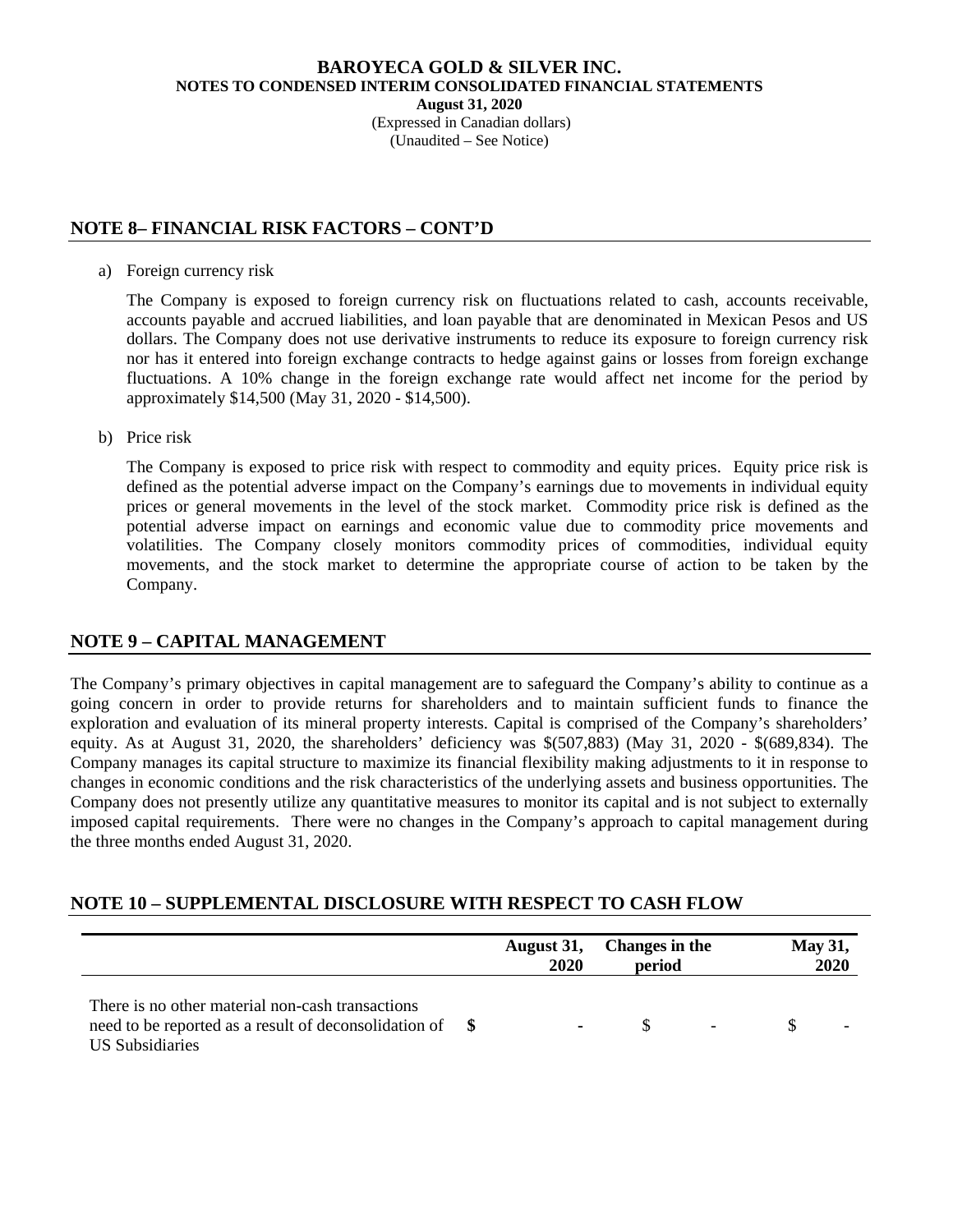(Expressed in Canadian dollars) (Unaudited – See Notice)

# **NOTE 11 – LOAN PAYABLEAND ITS RELATED FINANCE COST**

In July 2013, Tombstone Resources Inc. ("the Borrower") finalized the terms of the loan agreement for up to US\$300,000, of which a total of US\$275,000 was received. The loans were from a partnership of individuals of which a director of the Company is the manager and are secured by the assets of, and promissory notes issued by, Tombstone Resources Inc. and Tombstone Gold & Silver Inc. (the "Tombstone subsidiaries").The loans bear interest at 12% per annum with interest paid monthly. In the event that Borrower fails to make any payment of interest or principal when due, the interest rate shall increase immediately to 15% per annum and shall remain at 15% until all amounts due under this loan agreement have been paid in full. Principal payments are to be paid each June in an amount equal to 20% of net operating cash flow of the Borrower (which includes the accounts of Tombstone Gold & Silver Inc.) less interest expense and loan participation payments for the fiscal year ended May 31 of each year. Participation payments are payable to the lender at a rate equal to 10% of gross sales of the Borrower for the year, which rate will be reduced as loan repayments are made. The outstanding balance shall be fully repaid on the maturity date of June 30, 2018. The loan has been converted into a due on demand loan on maturity date of June 30, 2018. An additional loan fee of US\$11,000 was also charged to Statements of Operations during the year ended May 31, 2019 in order for the loan to be continued as a due on demand loan. As of May 31, 2020, interest expense of CDN\$44,237 and a participation cost of CDN\$14,531 (Note 12) has been recorded and were included in the loss from discontinued operations.

| Principal balance of loan payable        | US    | \$275,000 |
|------------------------------------------|-------|-----------|
| Foreign exchange rate as at May 31, 2020 |       | X 1.3787  |
|                                          | CDN\$ | 379.143   |

The above loan was owed by the US Subsidiaries which was deconsolidated from the Company's consolidated financial statements as of May 31, 2020 with amount \$Nil owing.

# **NOTE 12 – FINANCE COSTS**

The Company's finance cost consists of the following for the three month period ended:

|                                                                                                      | August 31, | 2020 | August 31, | 2019                         |
|------------------------------------------------------------------------------------------------------|------------|------|------------|------------------------------|
| Loan participation cost<br>Loan interest expense<br>Included in the loss from discontinued operation |            |      |            | 3,868<br>10,996<br>(14, 864) |
|                                                                                                      |            |      |            |                              |

## **NOTE 13 – ADVANCE PAYABLE**

The advance payable does not bear interest and has no specific terms for repayment.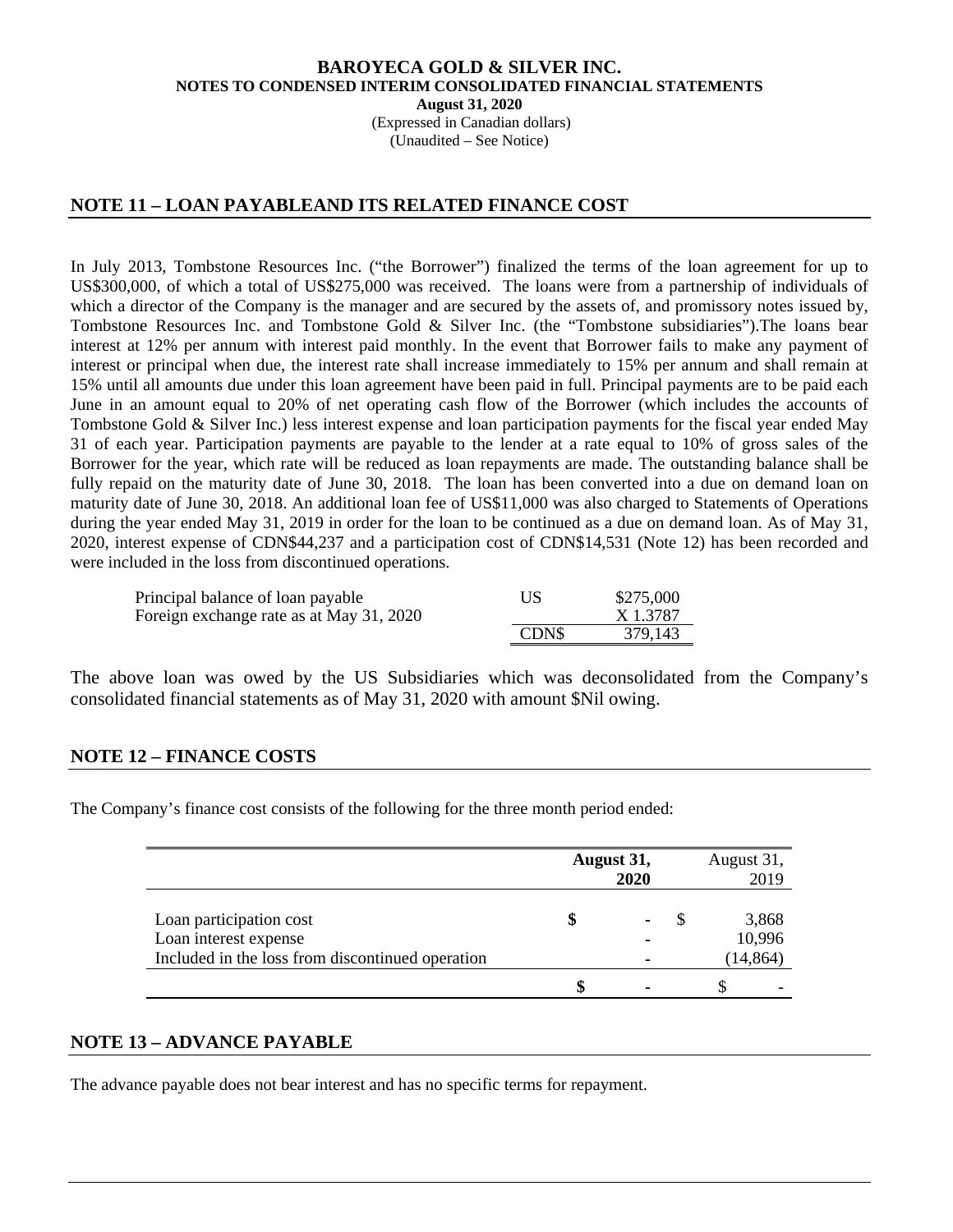(Expressed in Canadian dollars) (Unaudited – See Notice)

## **NOTE 14 – SEGMENTED INFORMATION**

The Company's principal activity is the exploration and development of mineral properties. The Company's resource properties are located in Mexico and United States (Note 4).

|                                   | August 31, | May 31, |    |      |
|-----------------------------------|------------|---------|----|------|
|                                   |            | 2020    |    | 2020 |
| Identifiable Assets:              |            |         |    |      |
| Equipment                         |            |         |    |      |
| <b>United States</b>              |            | ۰       | -8 |      |
| Exploration and evaluation assets |            |         |    |      |
| Colombia                          |            | 49,210  | \$ |      |
|                                   | S          | 49,210  | S  |      |
|                                   |            |         |    |      |

# **NOTE 15 – COMMITMENTS**

- **a)** The Company has two mining equipment leases for its mining properties. both of the leases had expired and had agreed for month to month basis. These leases have already been deconsolidated from the Company's consolidated financial statements.
- b) The Loan payable mentioned on Note 11, with an outstanding balance as of May 31, 2020 of \$379,143 (2019 \$359,166), matured on June 30, 2018. Lender has agreed to defer repayment as a due on demand loan subject to the same annual interest rate of 12%. These loans payable have already been deconsolidated from the Company's consolidated financial statements.

# **NOTE 16 – MARKETABLE SECURITIES**

On March 22, 2019, the Company received 100,000 Aztec common shares at a total fair value of \$19,000 to satisfy one of the terms of the option agreement (Note 5). On March 25, 2020, the Company received an additional 300,000 Aztec common shares at a total fair value of \$15,000 in accordance with the option agreement. As at August 31, 2020, these 400,000 Aztec common shares were fair valued adjusted to \$232,000 (May 31, 2020 \$120,000) and recorded an unrealized gain of \$112,000 (May 31, 2020 \$94,000) to the Consolidated Statements of Operations for the period ended August 31, 2020.

# **NOTE 17 – SUBSEQUENT EVENT**

As of September 15, 2020, the Company completed a non-brokered private placement of 3,000,000 units of its securities (the "Units") at a price of \$0.0825 per Unit, each Unit consisting of one common share in its capital stock and one non-transferable share purchase warrant (a "Warrant"), with each such Warrant entitling the holder to acquire one additional common share of the Company at a price of \$0.165 per share for a period of two years. The private placement offering raised \$247,500 in working capital for the Company.

In July 2020, the Company entered into debt settlement agreements with five parties to settle all of their outstanding accounts payable as of May 31, 2020, a total of \$1,393,069, through the issue of 6,000,000 common shares of the Company at \$0.0825 per share, a value of \$495,000. As part of the settlement, each party agreed to forgive any remaining balance owing. These debt settlements have been conditionally approved by the TSX Venture Exchange, subject to the approval by the disinterested shareholders of the Company.